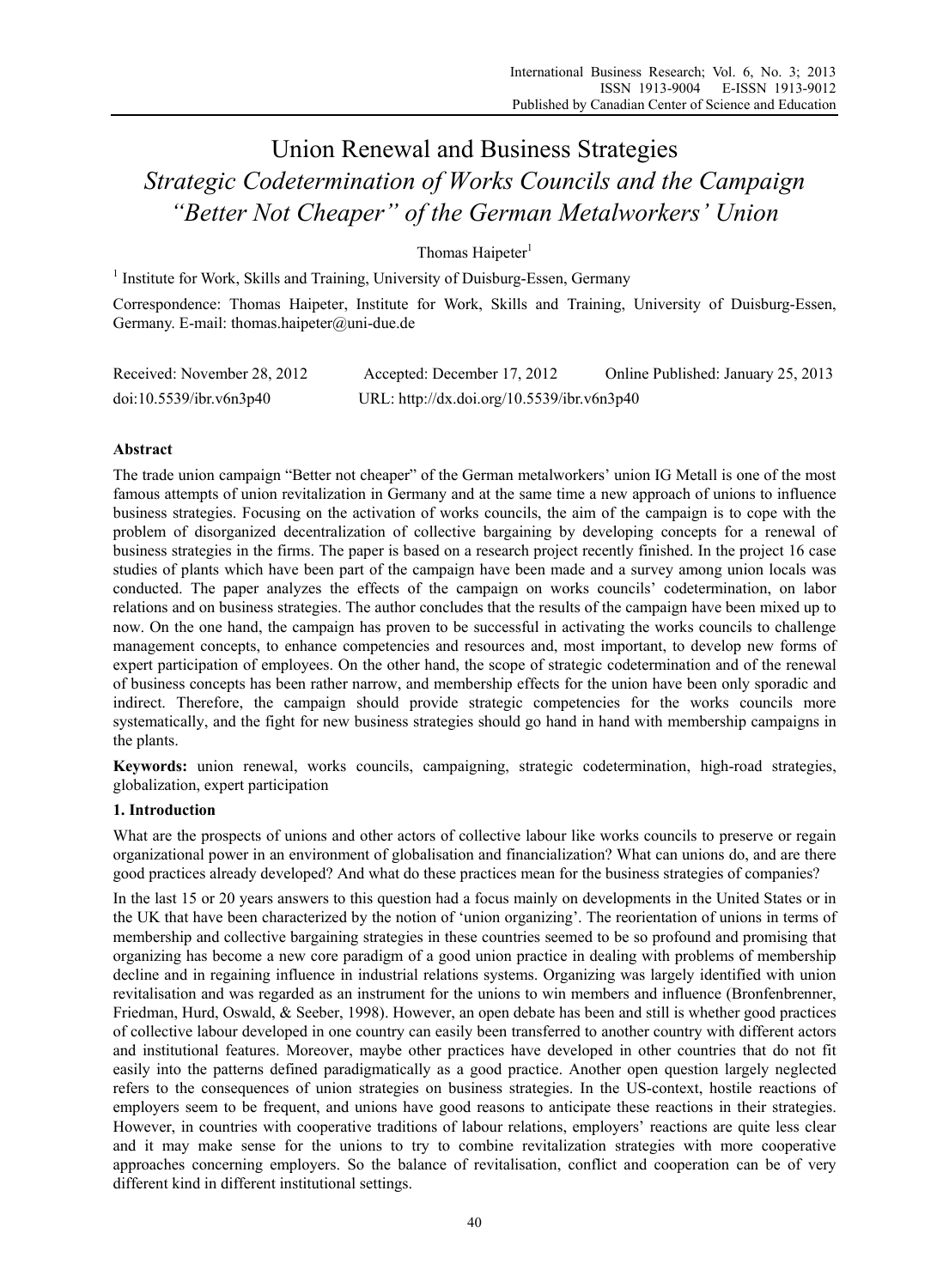This article tries to analyse such an attempt to develop a good practice of revitalisation of collective labour by referring to the most prominent union campaign in the last years implemented in Germany, the campaign "Better not cheaper" by the German metalworkers' union. Being a revitalization campaign in its origin, the campaign at the same time has several characteristics which are rather singular compared to campaigns known from US unions. First, it is focused mainly on the works councils and their role in the labor relations of the firms. According to the campaign, works councils are to be activated to develop and negotiate alternative business strategies. Works councils are to be enabled to argue in business matters competently and strategically with their employers. The basic idea is that codetermination of works councils should deal not only with the social consequences of business strategies, but also with the business strategies themselves in order to safeguard employment and to prevent the employers from derogations of collective bargaining norms or the opting out of collective bargaining agreements. The activation of works councils both includes improved services developed by the union to support works councils in economic action and rank-and-file participation of employees in developing alternative strategies.

Second, the campaign deals with business strategies and tries to define an ideal of good business strategies which are confronted with bad business strategies. "Better" strategies in the sense of the campaign are high-road-concepts focussing on innovation and high-quality production. The activation of works councils should go hand in hand with an activation of the comparative institutional advantages the German coordinated market economy still can offer from the point of view of the union. These business strategies are to be developed by the works councils as alternatives in case employers favour strategies of relocation, outsourcing and cost-cutting. Negotiating business strategies is the cooperative core of the campaign. In doing this, conflict is not ruled out; however, it would be obviously impossible to change business strategies against the will of management. So dealing with business strategies means that works councils have to strive for a new consensus with the employers.

How effective is the campaign in revitalising the union? Does the union succeed in activating the works councils? And in how far business strategies are affected by that? These are the questions to be tackled in this paper. My analysis is based on an empirical project I have been conducting in recent years. It was financed by the Hans-Böckler-Foundation of the German Trade Union Federation. After reflecting literature debates and outlining the project's methodological approach, I will give a short overview of the campaign and its historical backgrounds before going into the details of the empirical findings.

## **2. Union Revitalization, Works Councils and Business Strategies**

Like in many countries, also in Germany characterizations of current trends in industrial relations have become rather sceptical. Many of them are contributing to what might be called a swan song for the former dual system of German industrial relations composed of collective bargaining on the industry level and codetermination by works councils on the company level. There are good reasons to argue that the dual system is in a state of erosion (Hassel, 1998) or at least segmentation between union and non union sectors, accompanied by a simultaneous process of fragmentation of labour standards that has the potential to undermine the shrinking core of the industrial relations system through increasing wage competition (Bosch, Haipeter, Latniak, & Lehndorff, 2007).

However, there are some voices that argue that German industrial relations went through a phase of revitalization in the course of the financial crises of 2009/2010 (Müller-Jentsch, 2010). And unions did indeed contribute to the development of economic stimulus packages by the government and therefore to political decision making. Moreover, collective agreements were negotiated that contained many instruments designed to help the companies to cope with the crisis, while works councils played an important role in the organization of short-time working and, more general, working-time reductions at plant level. Thus coordination at plant, industry and state level seems to be back on the agenda. At the same time, however, the long-term trends mentioned above are continued. This is why these voices have remained in the minority, and for good reasons.

Also the current debates on works councils display much ambivalence. Works councils play a crucial role in German industrial relations, because over the long term they have become the main institution of employee representation at plant level (Kotthoff, 1998). Works councils have developed strong relationships with unions, forming what Streeck (1979) called a "contradictory unity". Within this mutual relationship, unions have developed responsibility for training, consultancy and other forms of support for works councils (among them the support provided by the collective bargaining agreements they negotiate, on which the works councils can build at plant level). For their part, works councils have become responsible for organizing and monitoring the implementation of collective agreements and for the recruitment of union members at plant level. The last point led Schmidt and Trinczek (1999) to speak of a structural asymmetry in the relationship between works councils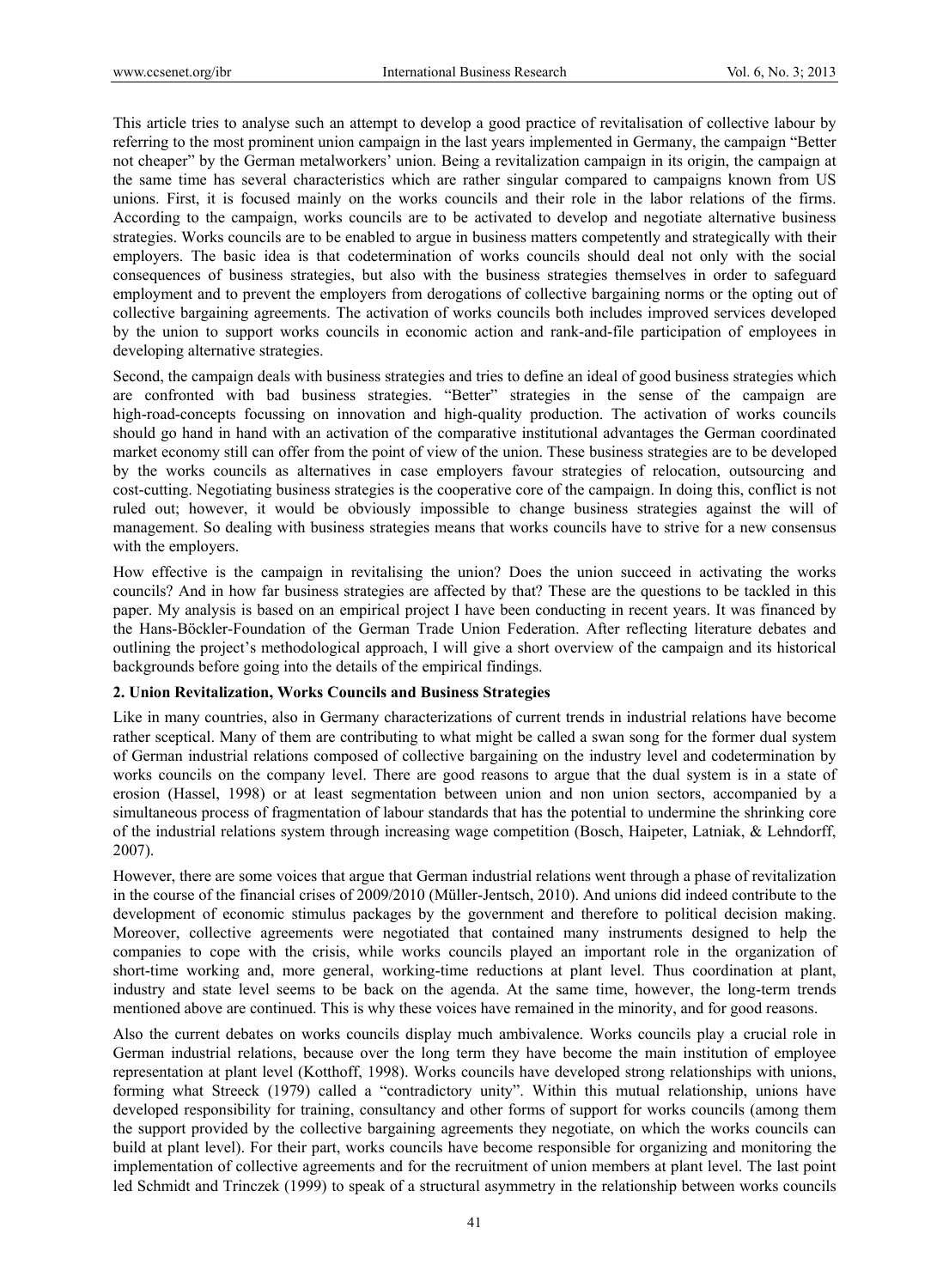and unions in favour of works councils, since works councils can exist without unions more easily than unions without works councils. At the same time works councils stand in a close relationship to the companies and have an intermediary position towards them, given their obligation according to the Works Constitution Act (WCA) to keep labor peace in the companies and to take into account the economic interests of their firms. This is why many of them, albeit in different forms and intensity, have developed a cooperative stance towards the employers (Kotthoff, 1994).

There are at least two aspects of the current development of works councils that give rise to a certain ambivalence of interpretation. First, in the mid-1990s, the concept of co-management was developed to describe the growing demands and opportunities for works councils to co-determine the introduction of new forms of work organisation, such as teamwork (Müller-Jentsch, 1995). This definition of co-management was challenged by Kotthoff, who argued that it stemmed in fact from a growing recognition of economic constraints and involved works councils in organizing workforce downsizing (Kotthoff, 1994) rather than influencing the reorganization of work (Kotthoff, 1995). After the turn of the century, Kotthoff's defensive interpretation of co-determination became more accepted, culminating in the equalization of co-management and the negotiation of employment pacts at plant level (Rehder, 2003). Moreover, concession bargaining was regarded as a threat to the power of works councils because of the problems of legitimacy it created. Whereas Kotthoff (1998) in the 1990s assumed that works councils had a mandate from employees to negotiate concessions with management as a part of a long-term deal designed to safeguard jobs, Rehder (2006) has suggested that works councils might lose their "output legitimacy" as they negotiate successive employment pacts. Growing legitimacy problems, she argues, weaken works councils' organizational powers because of internal conflicts and problems in mobilizing workers in disputes with management.

A second, albeit less intensively discussed ambivalence of interpretation is the role of works councils in union revitalization. Works councils have been regarded as a cause of union conservatism in the development of revitalization strategies. Two reasons are often advanced to explain this (Baccaro, Hamann, & Turner, 2003; Frege & Kelly, 2004). The first is that, in the past, membership recruitment was organized mainly by works councils and therefore was not part of unions' core business. And even if unions were to try to implement some forms of organizing strategies along the lines developed by unions in the Anglo-Saxon countries, they would still have to deal with the works councils on the issue of membership recruitment. Second, as intermediary actors, it is argued, works councils favour a social partnership approach that impedes the development of organizing strategies based on a conflictual and confrontational stance towards management. The idea that works councils operate as co-managers, negotiating employment pacts with management, seems to fit perfectly with this line of argument.

However, as Behrens (2009) has shown, the relationship between unions and works councils is complex and difficult to capture with the analytical categories deployed in the Anglo-Saxon debate on revitalization. Behrens argues that the service model, which has been widely regarded as a conservative counterpart to organizing models, may very well contribute to union revitalization in the German context. Effective codetermination by works councils largely relies on the services the works councils are offered by the unions. Moreover, good services have proven to be rather important in enabling works councils to fulfil the task of membership recruitment. Conversely, works councils can be regarded as essential to union revitalization; without works councils' support, unions will neither become stronger players in mobilizing for collective bargaining nor be successful in recruiting new members, to mention just two possible dimensions of revitalization.

Furthermore, it might well be asked what social partnership really means in the German context. There are good reasons why social partnership should be defined broadly as reflecting a basic consensus about the institutions of collective bargaining and codetermination in which the social partners are willing to make compromises in conflicts and to agree a more or less symmetrical distribution of organizational power, thereby making departure from the consensus costly for either side (Kädtler, 2009; similar: Turner, 1998). Such an interpretation would leave the social actors ample room for strategic manoeuvre and would by no means exclude conflict-oriented strategies by the works councils also aimed at membership recruitment.

Finally, it is far from certain what it means for the works councils to act as an intermediary actor. Of course they are an intermediary institution in the sense that they have to take into account by law the economic situation of their company or plant when deciding on action. However, there is a second sense of intermediation which is problematic to generalize (as in Müller-Jentsch, 1985). Here, intermediation denotes the definition and aggregation of labour's interests and the selection of those interests that can be negotiated easily with the other side. This kind of intermediation can be called corporatist because works councils are expected to act as the custodians of private interests (Streeck & Schmitter, 1984). However, the institutional framework within which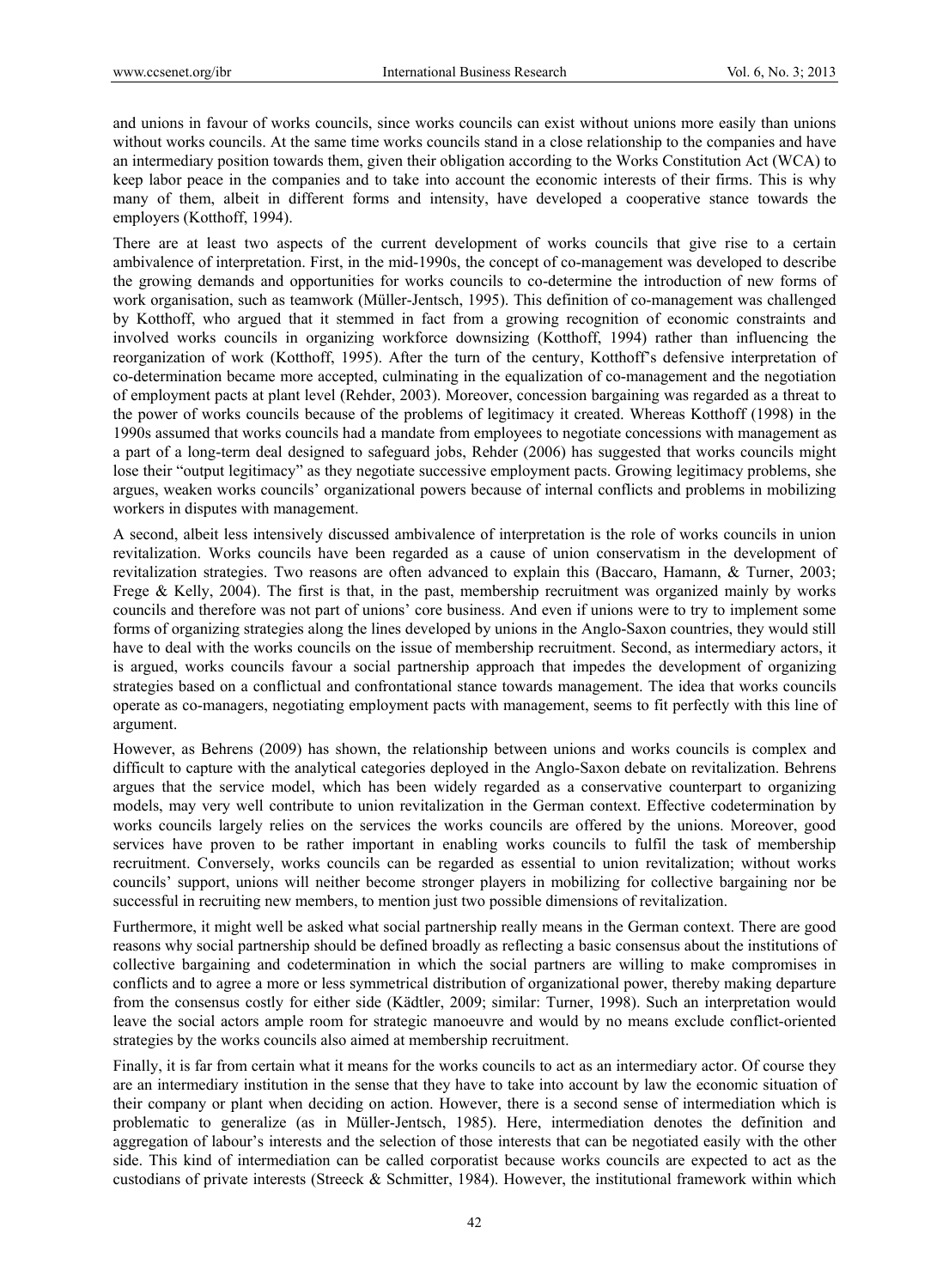works councils operate does not preclude the kind of strategies, based on rank-and-file participation, that have been adopted by unions in the English-speaking world and that have been discussed – albeit also critically (Hickey, Kuruvilla, & Lakhani, 2010) − as important elements in union revitalisation. It is a matter of strategic choice for works councils whether to operate as corporate actors or to develop various forms of rank-and-file participation. There is little doubt that works councils' traditional strategies have been and still are corporatist in style (Kotthoff, 1994). However, this does not mean that no changes are possible or even under way.

Thus the relationship between works councils and union revitalization is far from being set in stone; moreover, the works councils can be regarded as one of the main problems the unions face in attempts at revitalization. It is no accident that they became the main focus of the famous "Better not Cheaper" campaign launched by the German metalworkers' union. As Turner (2008) has argued convincingly, two very different forms of union revitalisation can be observed in Germany, initiated by different unions and taking place in very different sectors of the German economy. One is the organizing campaigns launched by the service sector union Ver.di in a number of retail companies, while the other is the new strategy of collective bargaining and works council activation adopted by the metalworkers' union IG Metall. Works councils play a decisive role in both strategies, because they are the institution through which the unions gain entry to individual plants and establishments. Campaigns in the retail sector have sought to build institutions like works councils and collective bargaining agreements from scratch in an environment hostile to unions, whereas the initiatives in the metalworking industries were aimed at revitalising institutions in what remains of the coordinated core of the German industrial relations systems. Not surprisingly, these approaches differ markedly in terms of the instruments used by the unions. In the retail sector, the union has tried to organize campaigns designed to attract the attention of the public and build coalitions with other social movements. In the metalworking industry, on the other hand, the union's goal is to activate the works councils that already exist.

IG Metall's "Better not Cheaper" campaign, which was developed and launched in North-Rhine Westphalia, the biggest of the collective bargaining regions in the metalworking industry, is usually regarded as the most important development in union revitalisation in the heartlands of the "German export machine". Thus Turner states that the campaign, together with membership campaigns timed to coincide with plant- level disputes on collective bargaining norms, offers an "unexpected promise for institutional revitalization" of industrial relations in Germany (Turner, 2008). What stands out is an empirical test of the high hopes that have been expressed about the "Better not Cheaper" campaign. Has the campaign really helped to activate works councils in situations in which they are on the defensive in the face of relocation threats and employment pacts? In how far have they proven to be able to negotiate new business strategies? And finally, is the activation of works councils contributing to the revitalisation of the union in the industry?

## **3. Methods**

The analysis of the "Better not Cheaper" campaign is based on three methodological pillars. The first one is a survey among IG Metall's local union offices (*Verwaltungsstellen*) in North-Rhine Westphalia. In the survey, the heads of the offices were asked about the spread of the campaign among the plants for which they are responsible, about the background to the "better" practices adopted in the plants, about the topics that have been dealt with in the course of the "better" strategies and about the interactions between works councils and the union administration. Of the 43 local union offices in North Rhine-Westphalia, 19 responded, giving a return rate of about 44%. It is difficult to say whether the other offices did not respond because they simply ignored our request to fill in the questionnaire, because there were no examples of practical applications of the campaign in these offices or because they were not sympathetic to the campaign (which is possible because the units are rather autonomous in the way they support and coordinate works councils). However, the fact that some of our case studies were located in union offices that did not respond to our survey makes the first interpretation more likely, i.e. we did not get a response because the heads of the offices did not have time to deal with the questionnaire. However, the other possibilities cannot be completely excluded.

The second methodological pillar of the study is case study analysis. We carried out case studies in a total of 16 different plants. The main criterion governing the selection of our case study sample was the information provided by the union and approved by the works councils that the works councils had developed new strategies that could be defined as "better" strategies in the sense of the campaign. By focusing on these cases, we were trying to ascertain what patterns of codetermination emerge alongside "better" practices and what conditions have to be met before works councils are able to develop these patterns.

Other selection criteria were to include plants of different size and of different ownership structures in order to be able to analyse the influence of these structural factors on codetermination practices. Consequently, our sample includes a broad range of industries, plant sizes and ownership structures (Table 1); the individual cases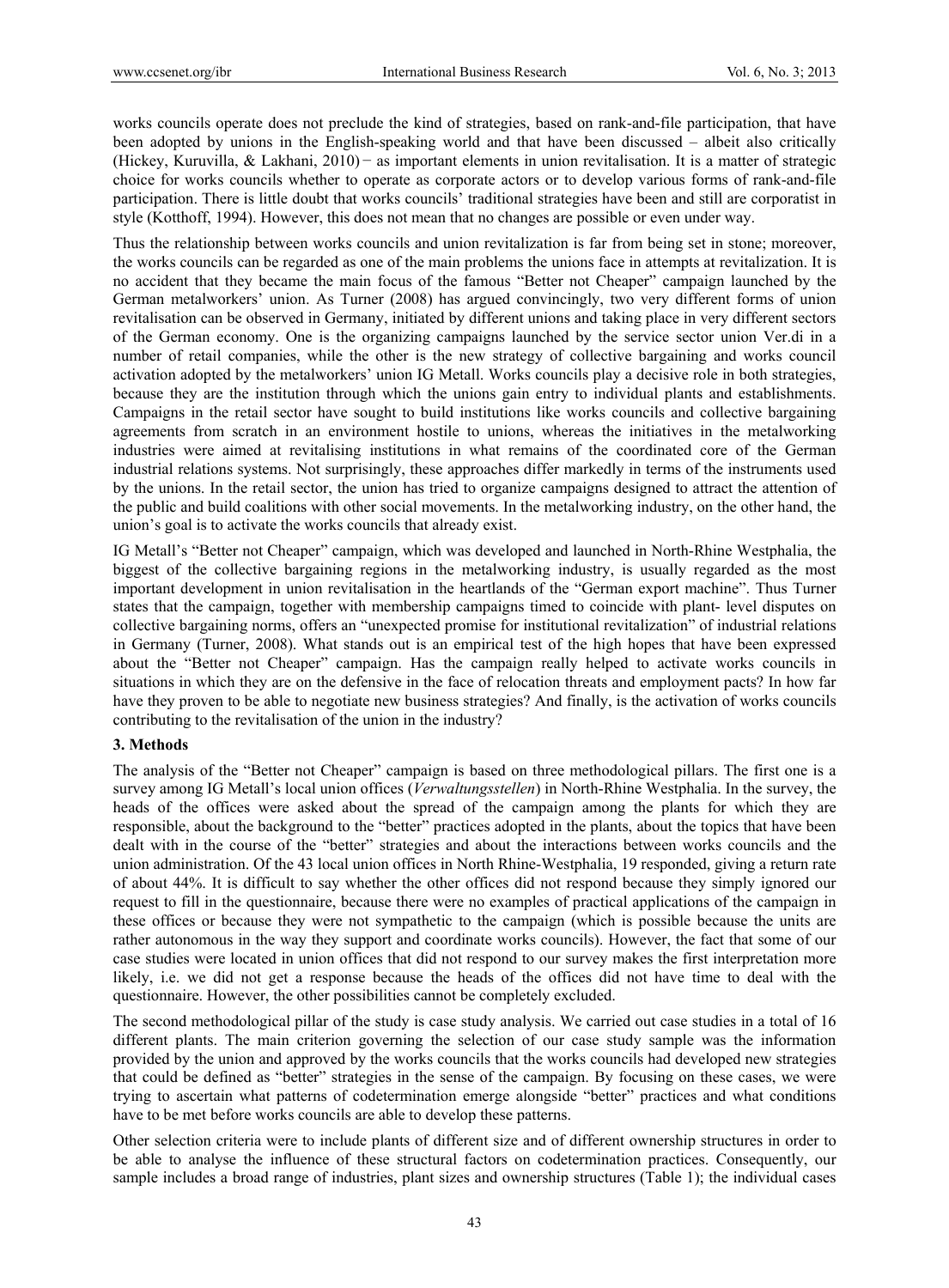have been anonymised, with reference being made only to the main products produced. It has been surprising to observe that the influence of these factors has been marginal at best. No systematic differences could be found between works councils in plants of different sizes or ownership structure. The reason is that management strategy appears to be rather similar in all cases, driven by the globalization of production and the financialization of decision-making on products, investments or employment. I will return to this point later. Our sample did not include any of the large OEM plants in the automotive industry. It can be assumed that they would have made a difference, since the automotive works councils are usually regarded as the vanguard of the works council movement, being better endowed in material, intellectual and strategic resources than other works councils (Bergmann, 2001). Moreover, they have long experience of dealing with globalized company structures and internal competition between production sites (Haipeter, 2006). Some of the experts we interviewed referred explicitly to the automotive works councils as models for the kind of activation that was intended in the "Better not Cheaper" campaign.

|                    | Industry                                        | Number of employees at site<br>(company if different) | <b>Ownership structure</b><br>Hedge fund |  |
|--------------------|-------------------------------------------------|-------------------------------------------------------|------------------------------------------|--|
| Power train        | Mechanical engineering (power transmission)     | 400 (690)                                             |                                          |  |
| Miner              | Mechanical engineering (mining)                 | 70 (1,100)                                            | Corporation                              |  |
| <b>Sealer</b>      | Automotive supplier (Sealing)                   | 340 (43,000)                                          | Corporation                              |  |
| <b>Electronics</b> | Electronic industry (household appliances)      | 1,800 (10,000)                                        | Family-owned                             |  |
| <b>Energy</b>      | Plant construction                              | 600 (30,000)                                          | Corporation                              |  |
| Gear               | Mechanical engineering (power transmission)     | 2,400(6,700)                                          | Corporation                              |  |
| Cooler             | Automotive supplier (radiator grills)           | 200 (700)                                             | Management buyout                        |  |
| <b>Shiner</b>      | Lights/medical technology                       | 1,300 (4,700)                                         | Headquarters of limited company          |  |
| <b>Motor</b>       | Automotive supplier (engines)                   | 2,600(5,000)                                          | Corporation                              |  |
| Truck              | Automotive supplier (Interior)                  | 100                                                   | Hedge fund                               |  |
| Plough             | Mechanical engineering (agricultural machinery) | 750                                                   | Family-owned                             |  |
| <b>Switcher</b>    | Switcher                                        | 450 (Site 1), 200 (Site 2)                            | Corporation                              |  |
| <b>Closer</b>      | Automotive supplier (Latches)                   | 1,100                                                 | Hedge fund                               |  |
| <b>Steel</b>       | Cold rolling                                    | 190                                                   | Corporation                              |  |
| Cement             | Plant construction                              | 300                                                   | Hedge fund                               |  |
| Supplier           | Automotive supplier (lights and electronics)    | (Site 2)<br>5,000<br>(Site 1), $1,000$<br>(10,000)    | Family-owned                             |  |

#### Table 1. Case study sample

The case studies consist of interviews with the chairmen of the works councils, the union's plant coordinators, other works councillors and, in some cases, HR managers, shop stewards and consultants commissioned by the works councils in the course of the "better" processes. Originally it was intended to carry out four intensive and 12 short case studies based only on interviews with one works council and one coordinator; in the course of the research, however, it became clear it would be useful to add other interviews, such as those with consultants, even in some of the short case studies (Table 2).

#### Table 2. Case study interviews

|                    | Works council chairman | Union coordinator | Other works councils | Management | Shop stewards | Consultants |
|--------------------|------------------------|-------------------|----------------------|------------|---------------|-------------|
| <b>Power Train</b> |                        |                   | 3                    |            | 3             |             |
| <b>Miner</b>       |                        |                   |                      |            |               |             |
| <b>Sealer</b>      |                        |                   |                      |            |               |             |
| <b>Electronics</b> |                        |                   |                      |            |               |             |
| <b>Energy</b>      |                        |                   |                      |            |               |             |
| Gear               |                        |                   |                      |            |               |             |
| Cooler             |                        |                   |                      | 2          |               |             |
| <b>Shiner</b>      |                        |                   |                      |            | 4             |             |
| <b>Motor</b>       |                        |                   |                      |            |               |             |
| Truck              |                        |                   |                      |            |               |             |
| <b>Plow</b>        |                        |                   |                      |            | 4             |             |
| Switcher           |                        |                   |                      |            |               |             |
| <b>Closer</b>      |                        |                   |                      |            |               |             |
| <b>Steel</b>       |                        |                   |                      |            |               |             |
| <b>Cement</b>      |                        |                   |                      |            |               |             |
| <b>Supplier</b>    |                        |                   |                      |            |               |             |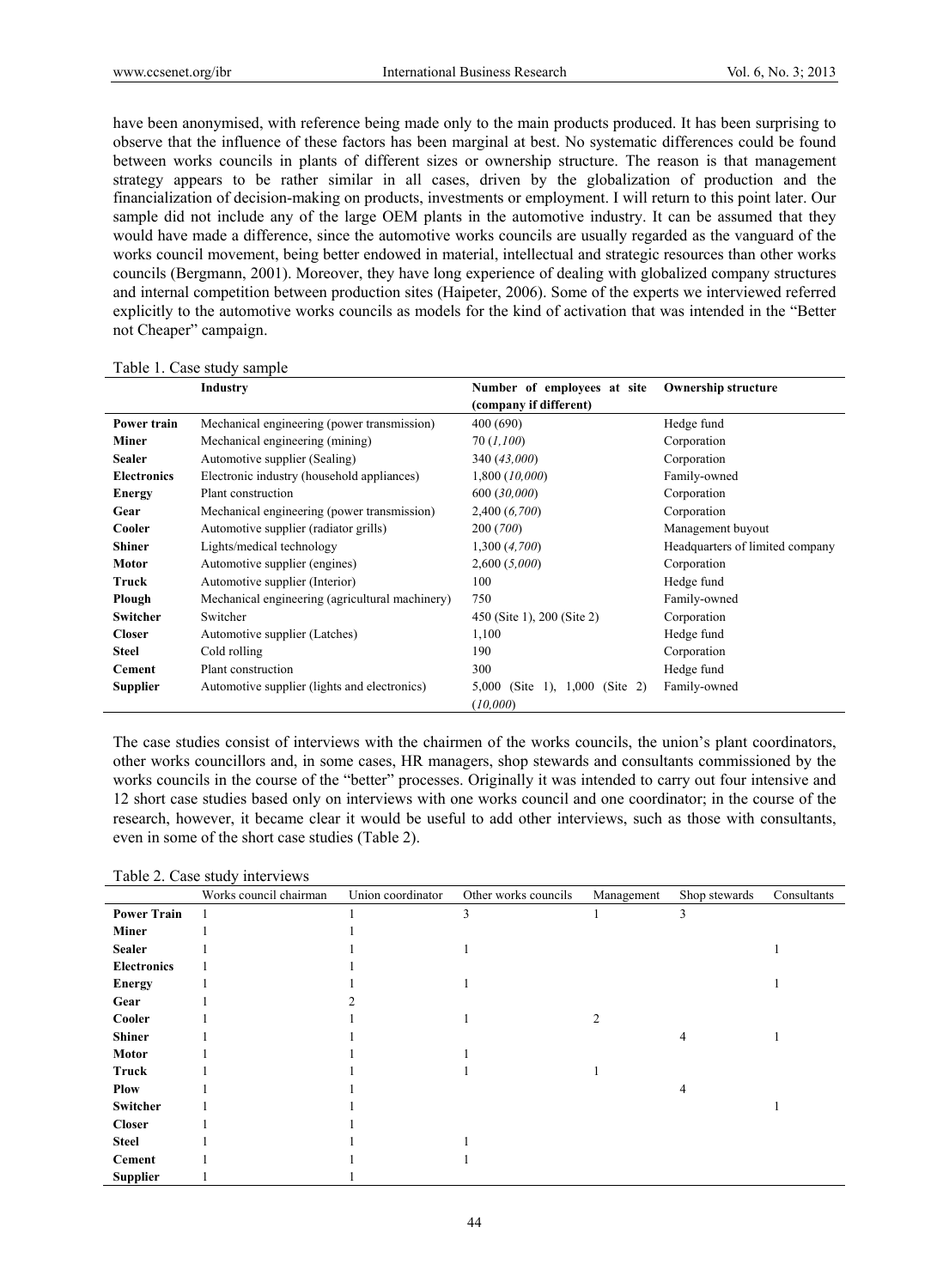Finally, in addition to the survey and the case studies, we conducted a number of non-standardized interviews with experts from all levels of the union administration. We spoke with the vice-chairman of IG Metall, Detlef Wetzel, who developed and implemented the campaign in North-Rhine Westphalia between 2004 and 2008 when he was the union's chairman of the collective bargaining region, with a union expert organizing the campaign for union headquarters, with several experts from the North-Rhine Westphalia region who are coordinating and supporting the campaign today, with union-oriented business consultants and with members of IG Metall's further training institutions.

# **4. The Background: Disorganization of Collective Bargaining in the Metalworking Industry**

The fact that institutions of labor relations still exist in the manufacturing sector does not mean that the needs for union revitalization are less severe than in the service sector. On the contrary, globalization and growing imbalances of power in favour of employers have hollowed out the institutions of industrial relations to a large degree. Although the institutional features of the "coordinated market economy" (Hall & Soskice, 2001), such as collective agreements and codetermination, have proved to be rather stable, the substance of negotiations has changed (Dörre & Brinkmann, 2005). Employers nowadays can demand concessions and unions and works councils can hardly avoid negotiating them.

The problems became more serious for IG Metall in the first years of the new century, accompanied by a massive campaign the employers and their associations, headed by the umbrella organization of the industry, Gesamtmetall, were launching, stressing the problems of Germany as a high-cost location and, from 2004 onwards, demanding increased working time without pay compensation. Germany was titled world champion of leisure time, and the union was accused of wanting to make labour regulation too inflexible. In their view, therefore, individual plants should be given the possibility of derogating from collective agreements.

However, derogations from collective agreements, both formal and informal, were already a more or less common practice at that time; and this was the by far the biggest problem the union was facing (See Haipeter, 2011a). Derogations allow employers to downgrade collectively agreed norms on wages and/or working times. They are usually accompanied by some counter-concessions offered by the employers, such as a temporary safeguarding of jobs and/or promises of investment (For a classification of derogations see Lehndorff & Haipeter, 2011). At that time, the union had no control over the content of these formal and informal derogations or over the number of agreements concluded (Haipeter, 2009). Times changed when the employers' associations and the government forced IG Metall in 2003 and 2004 to negotiate a standardized and more extended derogation clause to be included in the collective agreements. This was duly achieved with the 2004 Pforzheim Agreement, which legalised derogations if they safeguarded jobs and increased the competitiveness of plants and companies. This agreement was supported by union modernisers in the hope that it would strengthen the union's control over derogations. For the time being, however, the reality was rather different. Instead of gaining control, the union found itself increasingly on the defensive, attacked by more and more companies demanding working time extensions and wage concessions. The Pforzheim Agreement seems to have aggravated the situation. Constructed as an instrument of organized decentralization (Traxler, 1995), the Pforzheim Agreement turned into a gateway for the disorganization (Doellgast & Greer, 2007) of collective bargaining.

However, the crisis also increased the pressure within the union to find new solutions for the problems of disorganized decentralization. The fact that the crisis of collective bargaining had become evident – and could no longer be ignored as it had been before the Pforzheim Agreement − made it easier for the modernizers' camp at headquarters and in the regions to develop and put into practice new solutions that would otherwise have been rejected by powerful actors within the union. In the crisis situation, the positive returns from routines that had been remarkably successful in the past seemed to have disappeared; consequently, building on these routines no longer seemed to be a promising strategy.

In retrospect, it is clear that IG Metall developed two new strategies to cope with the crisis of disorganized decentralization. The first one was the implementation of new processes for dealing with derogations from collective agreements. They included new requirements for information flows between the union's different organizational levels, the inclusion of local and/or regional union officials in negotiations with management and rank-and-file participation in plant level negotiations. The effects of the new processes have been analyzed elsewhere (Haipeter, 2011b). In brief, it can be said that by redefining responsibilities and increasing the transparency of plant-level negotiations, IG Metall was able to coordinate and to re-organize decentralization in a rather effective way, which was surprising given the severity of the problems.

The second strategy for dealing with the crisis of disorganization was the activation of works councils in order to develop alternative concepts to downsizing, outsourcing or relocation. The origins of the strategy lay in the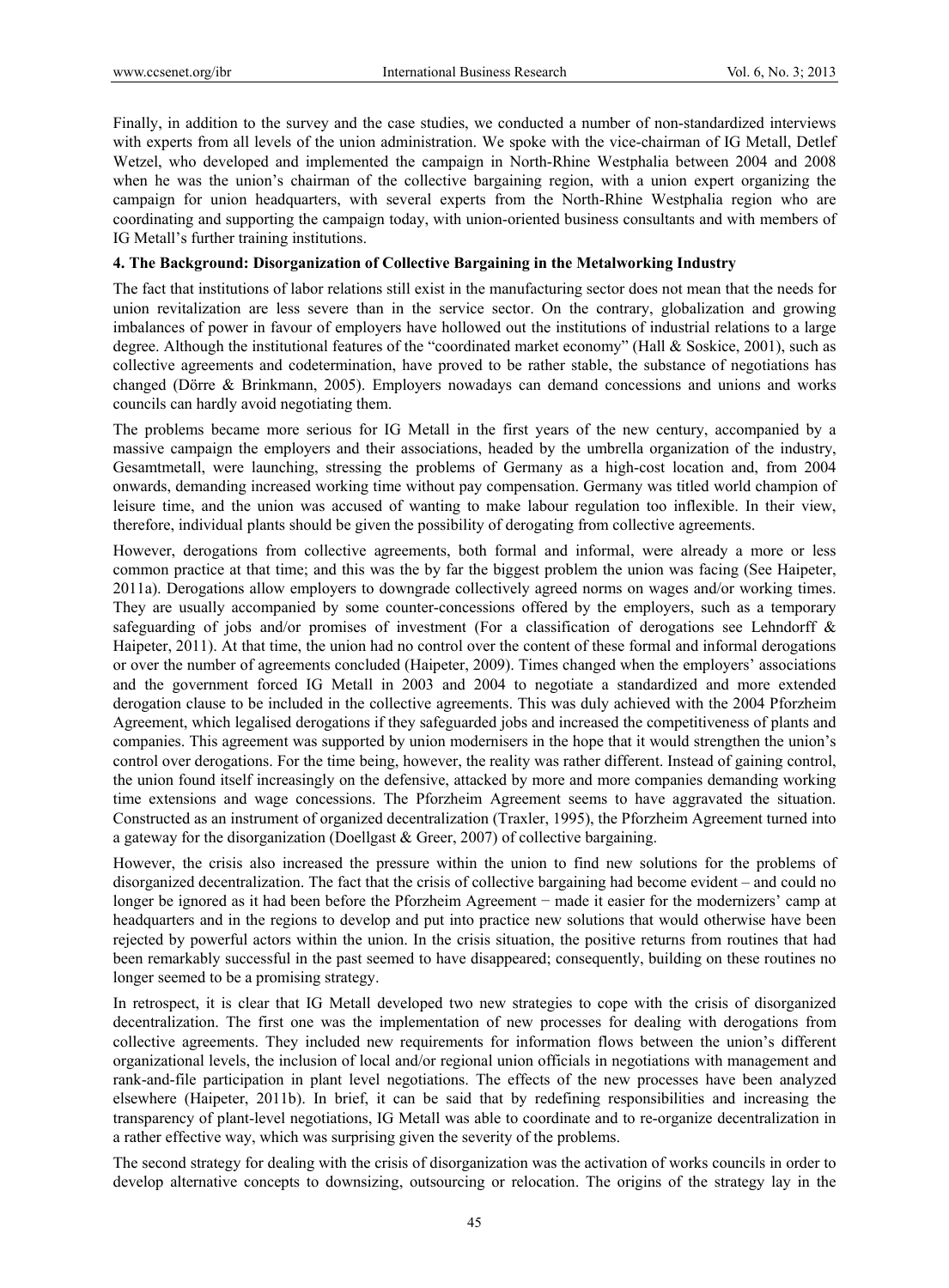"Better not Cheaper" campaign that IG Metall started at the end of 2004 in North-Rhine Westphalia. Although the campaign was initially regional in character, it has developed into a national campaign supported by union headquarters. When the former head of the district, Detlef Wetzel, became vice-chairman of the union in 2008, resources were redistributed at IG Metall's headquarters and a new department of work and innovation was created to take responsibility for the activation of works councils with a view to enabling them to deal with economic and innovation issues. To date, the department has focused on three main areas of activity: coordination of a "crisis intervention" task force that organizes consultancy for works councils in plants in crisis; the development of an instrument for works councils to assess their plants' economic situation; and, finally, the development of plans to cope with the new lean production systems that are currently being implemented in many companies throughout the metalworking sector. Although the expansion of the campaign to national level is beyond the scope of this paper, it can be assumed that the types of action initiated or supported by the national campaign are rather similar to those associated with the regional campaign analyzed here.

# **5. The "Better Not Cheaper" Campaign**

To speak about a well-planned campaign from the beginning would be to ignore the facts, for the campaign in its first phase was little more than a slogan that was easy to remember, open to different interpretations and effective in political discourse as a counter-argument against the employers' cost-cutting rhetoric. The idea was as simple as it was convincing: employers have to be able to compete successfully, but in order to do so they have to think about more than just cutting costs. What the union was suggesting was that employers should make use of employees' expertise and of companies' long-term innovative potential and actively promote both new forms of production that make full use of workers' skills and new and innovative products of high quality. All these aspects had already been highlighted in Hall and Soskice's analysis of the comparative institutional advantages of the German coordinated market economy (Hall & Soskice, 2001). In challenging the strategic prerogatives of management, the "Better not Cheaper" campaign is regarded by its creators as a "maximum union demand in capitalism", as Detlef Wetzel characterized it in an interview. And this is why it soon became clear that the central target of the campaign was to be the works councils which, in the German institutional framework, are the only actors that are at least potentially able to play such a role in the plants.

This was a rather ambitious programme for works councils. Although their legal status is ensured by the WCA, the legislation does not explicitly enable them to engage in negotiations on strategic decisions regarding work and company organization, products or markets. Clause 92a, which was incorporated into the Act in the course of the WCA reform of 2001, allows works councils to make proposals to safeguard jobs and obliges management to consult with the works councils about the proposals. However, management is at liberty to reject the works councils' proposals with impunity, since the works councils have no means at their disposal of applying sanctions. One of the campaign messages was that works councils should become more active than the WCA requires and allows them to be. To be more precise, they were to become *strategic* by influencing management decisions rather than simply dealing with the aftermath of such decisions. And for the bulk of works councils in plants − apart from works councils in the large automotive companies mentioned above −, strategic codetermination posed a real challenge which required support from outside, because otherwise the campaign would have failed in those plants where it was most needed.

Thus, it soon became clear that the campaign would have to rely on a material infrastructure if it was to produce real effects in the plants. This infrastructure was developed in the form of projects financed largely by the regional and federal governments. In these projects, some of which have already finished while others are still running, several initiatives and instruments were developed by the union and the other members in the "Better not Cheaper" project team, which was (and still is) composed of union officials and external members, including consultants and academics.

The activities included numerous workshops for works councils dealing with topics chosen by the works councils, such as globalization, outsourcing or new production systems; industry reports analysing developments in sub-sectors such as the machine tool or agricultural machinery industries were produced; individual cases were investigated by the union, by union- oriented consultants and by academics; a network of union-oriented consultants was created; and industry networks of works councils and mutual support of works councils by works councils were promoted. Another important point was the identification of good practice examples right from the start of the campaign. The examples were presented at workshops by the works councils in question and on the campaign's Internet pages. They had the key function of showing how works councils' "Better not Cheaper" practices could work and how they were already working in some plants. It seems not too far-fetched to say that the time was right for just such a campaign: it was both a response on the manifold challenges confronting IG Metall and a continuation of strategies that had already been implemented in some plants, where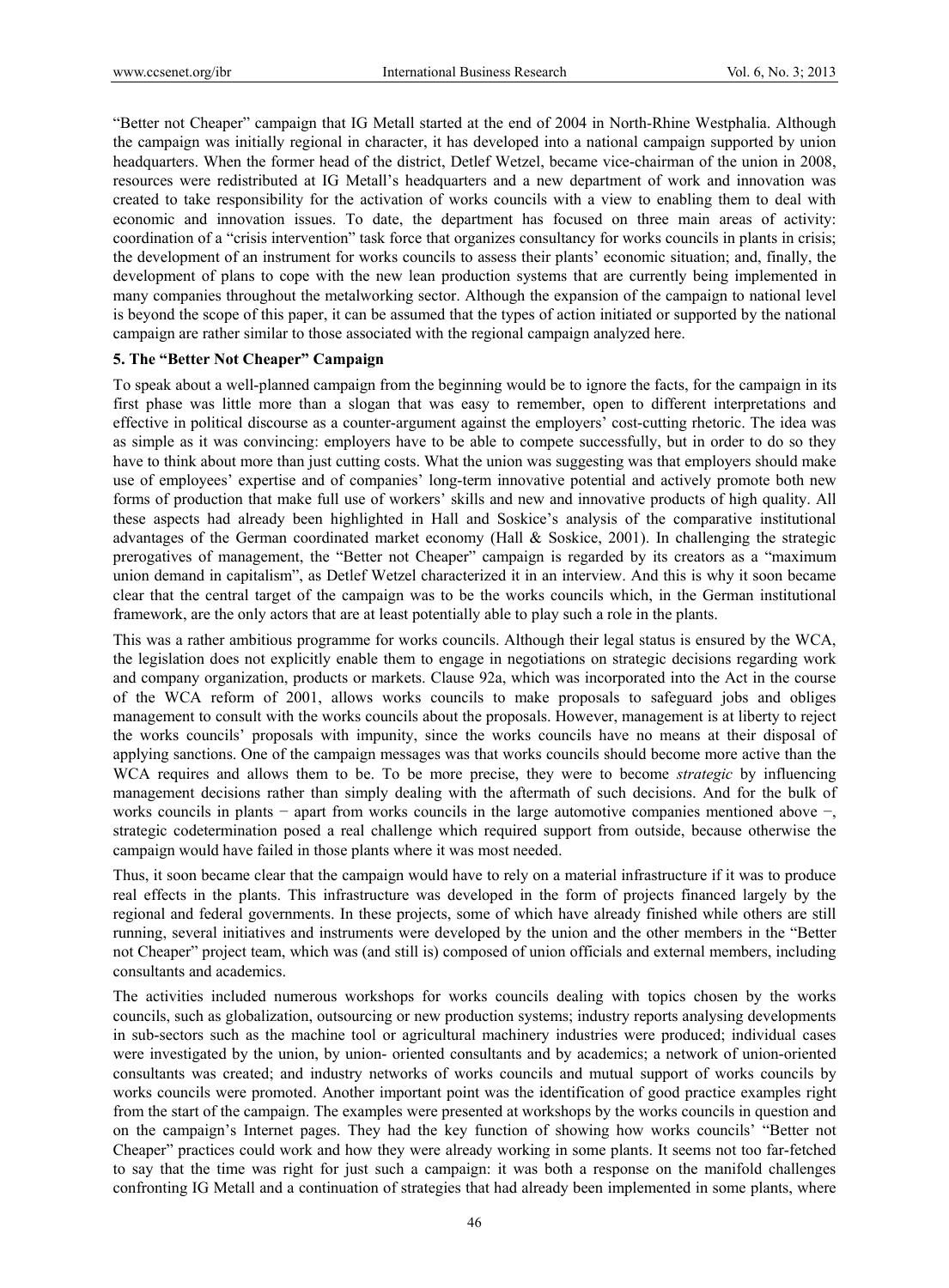works councils had been able to develop approaches similar to that adopted in the campaign. These works councils had been regarded by IG Metall as "beacons" guiding other works councils willing to go down a similar route. Two of these "beacons" were cases in our sample, whereas the other cases were inspired by the campaign in one way or another.

#### **6. The Spread of the Campaign in the Plants**

To get reliable information about the spread and practice of codetermination, we asked the local union offices in our survey how many works councils – not single works councils, but committees in plants – had developed a codetermination practice linked to the "Better not Cheaper" campaign in their offices. Of the 43 local union offices in North-Rhine Westphalia, 19 responded. Taken together, in these 19 offices "Better not Cheaper" played a role in 137 plants. Compared to the plants that are members of the employers' associations and therefore covered by collective bargaining agreements in the district of North-Rhine Westphalia, the number of "Better not Cheaper" cases in the 19 union offices represented about 10% of all the works council committees in the North-Rhine Westphalia district. If these figures are projected for all the administrative units in North-Rhine Westphalia, they would suggest that some 20% of plants belonging to the employers' associations were involved in the campaign. However, for the reasons given above this figure cannot be taken for granted because of the bias that may result from differences in the union offices' strategic approaches and ignorance of our survey on the part of officials.

The "Better not Cheaper" strategies emerged out of situations in which the union and works councils were on the defensive, which tends to confirm the pessimistic redefinition of co-management cited above: derogations (40% of cases), local alliances for jobs (19%), threats to close plants or dismiss employees (27%) and rationalization (12%) were the motives indicated by union officials. The main objectives being pursued by the union and the works councils were prevention of off-shoring or outsourcing, increased investment and stronger codetermination and rank-and-file participation (Figure 1).



Figure 1. Negotiation objectives of works councils/unions

## **7. "Better Not Cheaper" - a Strategic Approach to Codetermination**

What does it mean for codetermination when works councils act in line with the "Better not Cheaper" campaign? What does the campaign look like in practice? I will try to tackle these questions based on the case study analysis introduced above. Table 3 gives an initial overview of the results of the case study. In the rows of the table are listed the central issues in the cases, which will be explained and analyzed in the following sections. The "problem/motive" column lists the reasons given by the works councils to explain why they were forced to develop a new strategic approach to codetermination. "Works council strategy" denotes the ways works councils reacted, either by challenging management's business plans or plans of restructuring and reorganization, developing concepts of their own and/or by promoting and controlling the implementation of new plans. The "resources" column lists the resources works councils were able to use in developing new strategies, such as reorganizing the work in the committees, further training or advice provided union-oriented consultants. "Mode of interaction" denotes the ways plans are negotiated with management. I identify two types of strategy, which I describe as "dancing" and "boxing" strategies. These epithets will be explained below. "Employee participation" describes the ways employees participated in the development of new plans. Finally, the "organizational effects union" row provides an overview of the recruitment effects for the union that are attributed to the works councils' new practices. I put the term derogation in brackets in those cases, where recruitment effects took place but where the works councils attributed them to the fight against cost-reduction strategies in the course of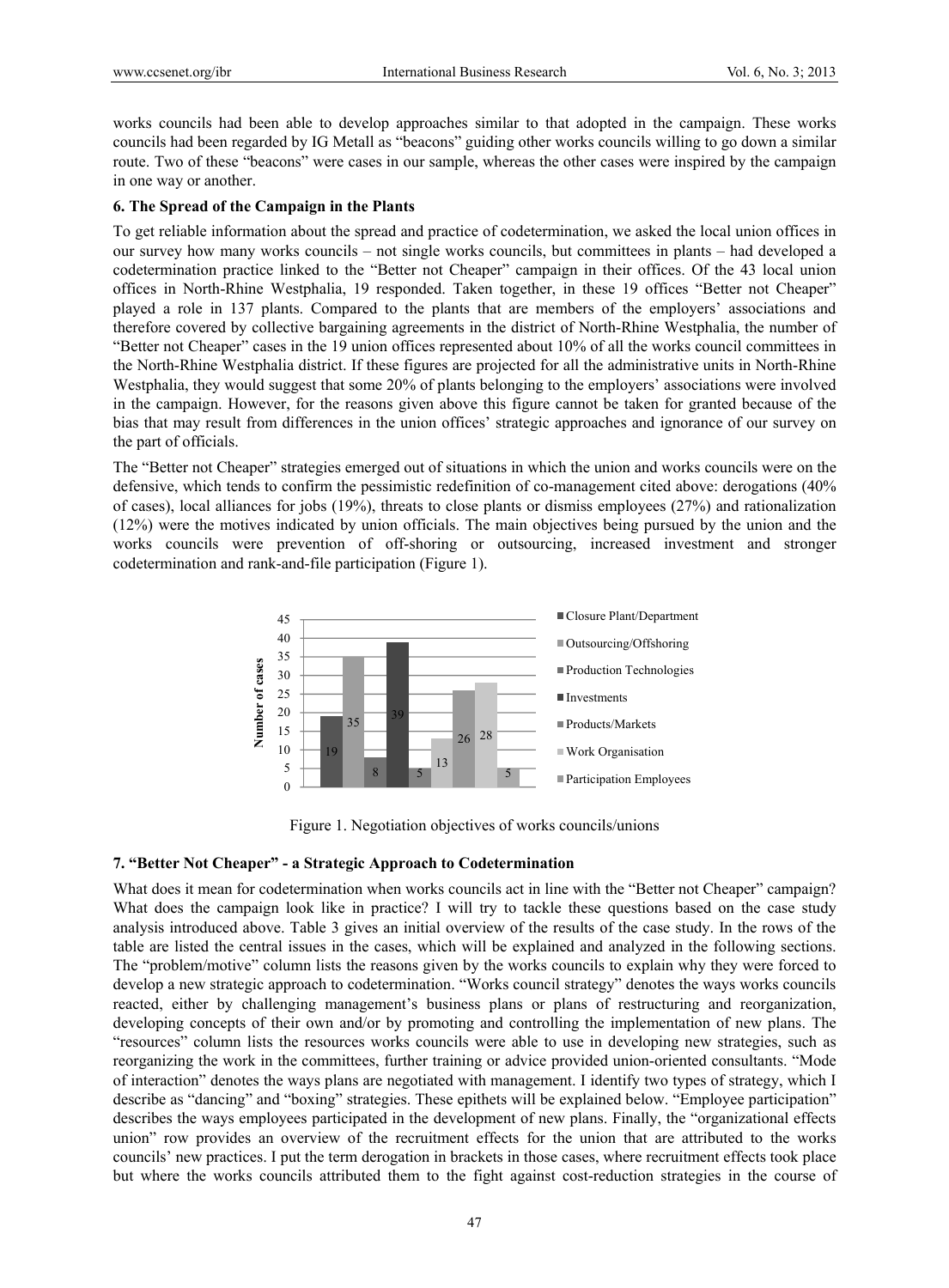disputes about derogations; in some cases, the fight against such strategies went hand in hand with the fight for new business plans, while in other cases it was an unrelated episode. However, the central difference between them is that in the case of derogations recruitment is regarded as an effect of rank-and-file participation in the form of membership voting in disputes, for example, whereas in the other case recruitment is interpreted as an effect of employees' participation as experts in the development of new organization and business plans. I will come back to this differentiation later on.

| Table 3. Results of the case study analysis |  |
|---------------------------------------------|--|
|---------------------------------------------|--|

|                     | Problem                                   | Works council<br>strategy               | <b>Resources</b>                        | Mode<br>of<br>interaction          | <b>Employee participation</b>                           | Organisational<br>effects union                            |
|---------------------|-------------------------------------------|-----------------------------------------|-----------------------------------------|------------------------------------|---------------------------------------------------------|------------------------------------------------------------|
|                     | /motive                                   |                                         |                                         |                                    |                                                         |                                                            |
| <b>Power Train</b>  | Crisis,<br>Dismissals                     | Challenge,<br>Promotion,<br>Controlling | Consultancy,<br>Training                | Dancing                            | Information, Proposals                                  | None                                                       |
| Miner               | Modernization<br>Plan<br>Management       | Companion,<br>Controlling               | Industry<br>Network<br>W.C.             | Dancing<br>led<br>by<br>Management | Information                                             | None                                                       |
| <b>Sealer</b>       | Relocation,<br>Dismissals                 | Plan                                    | Consultancy                             | Local Dancing                      | Workshops, Assemblies                                   | Entries<br>Some<br>(Derogation)                            |
| <b>Electro-nics</b> | Crisis.<br>Outsourcing,<br>Dismissals     | Challenge                               | Consultancy,<br>Training                | Dancing Episode                    | Experts (selective)                                     | None                                                       |
| <b>Energy</b>       | Outsourcing,<br>Dismissals                | Plan,<br>Controlling                    | Consultancy,<br>Training                | Boxing                             | Experts<br>(selective),<br><b>Mobilization Conflict</b> | Reputation<br>Blue<br>Collars                              |
| Gear                | Outsourcing,<br>Concessions               | Plan,<br>Promotion                      | Training                                | Dancing                            | Information                                             | None                                                       |
| Cooler              | Crisis.<br>Pressure<br>Value Chain        | Challenge,<br>Companion,<br>Controlling | Consultancy                             | Boxing                             | Workshops, Surveys                                      | Some<br>Entries<br>(Derogation)                            |
| <b>Shiner</b>       | Joint<br>Modernization<br>Plan            | Plan,<br>Promotion                      | Consultancy                             | Dancing                            | Workshops, Surveys                                      | Some<br>Entries<br>(Derogation)                            |
| Motor               | Relocation,<br>Dismissals,<br>Concessions | Plan,<br>Controlling                    | Activation<br>Resources                 | Boxing Episode                     | Experts (selective)                                     | Reputation Blue<br>Collars                                 |
| Truck               | Relocation,<br>Dismissals,<br>Crisis      | Plan,<br>Promotion                      | Consultancy;<br>Activation<br>Resources | Dancing                            | Experts (selective<br>and<br>not selective)             | White<br>Density<br>Collars 15 to 85%<br>(with Derogation) |
| Plow                | Outsourcing,<br>Concessions               | Plan,<br>Promotion                      | Activation<br>Resources                 | Dancing                            | <b>Experts and Survey</b>                               | Some Entries                                               |
| Switcher            | Restructuring<br>Company                  | Challenge,<br>Companion                 | Consultancy                             | Dancing                            | Information                                             | Some<br>Entries<br>(Derogation)                            |
| <b>Closer</b>       | Crisis,<br>Relocation,<br>Concessions     | Companion                               | No changes                              | Dancing<br>led<br>by<br>Management | Information                                             | None                                                       |
| <b>Steel</b>        | Dismissals,<br>Concessions                | Challenge,<br>Companion                 | Consultancy                             | Boxing                             | Experts                                                 | None                                                       |
| <b>Cement</b>       | Outsourcing,<br>Dismissals                | Plan,<br>Controlling                    | Consultancy,<br>Training                | Boxing                             | Mobilization<br>Experts,<br>Conflict                    | White<br>Collars<br>above 40%                              |
| <b>Supplier</b>     | Crisis,<br>Outsourcing                    | Challenge,<br>Promotion,<br>Controlling | Consultancy,<br>Training                | Dancing                            | Workshops,<br>Round<br>Tables, Experts                  | White Collars 5<br>25%<br>to<br>(Derogation)               |

First of all, the finding of the survey that "Better not Cheaper" strategies tend to be developed when works councils are on the defensive is confirmed by the results of the case study analysis. In all 16 cases except two (Miner and Shiner), management had threatened employment or labour standards or both by making moves to outsource or relocate production and by declaring a crisis situation. The term "crisis" here does not usually mean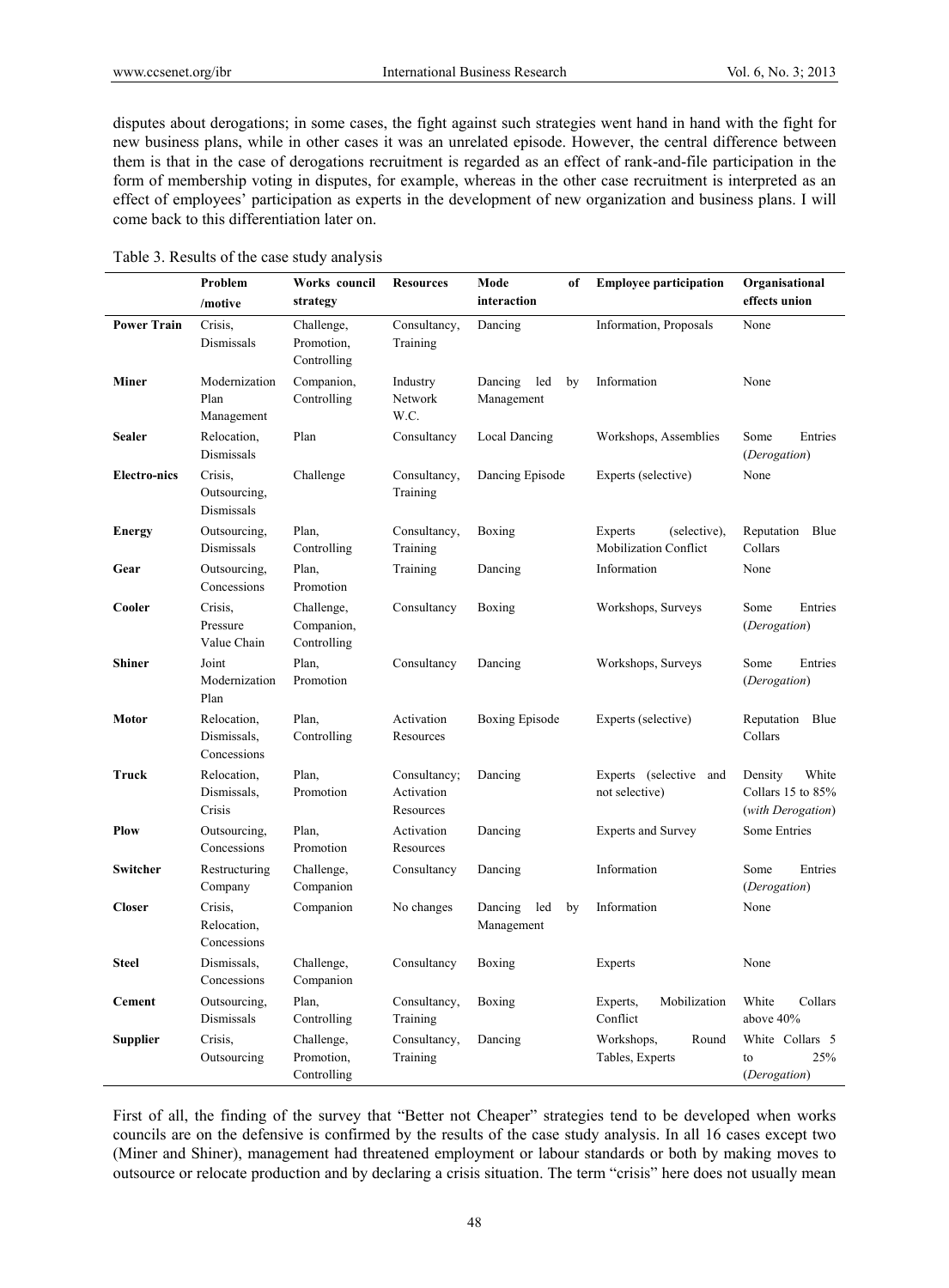that companies, plants or departments were in the red but that they had not met expected rates of return. Globalization and financialization (in the sense that the interpretation schemes and norms of the financial market and financial measures are used as instruments by management [Froud, Johal, Leaver, & Williams, 2006]) were being used by management to legitimise demands for downsizing, relocation or outsourcing of activities and, therefore, of employment. This occurred regardless of plant size or ownership structure.

How did the works councils react? The core and common denominator of the "better" strategies in our sample is the fact that management strategies were challenged by the works councils. Of course, challenging management is nothing really new for works councils. On the one hand, this is what works councils usually do in negotiations by pointing to negative social or employment effects. However, they rarely ask whether management strategies are actually likely to produce the economic results they promise or whether there are other strategies that might promise better results. On the other hand, there are individual cases in the metalworking industry where works councils have acted in line with the "better" practices analyzed here. Examples are the works councils of the large automotive plants, already mentioned above, which were confronted with relocation and outsourcing threats earlier than other works councils and were able to draw on material and personnel resources far superior to those of "normal" works councils in smaller plants. Other examples can be found in the context of policies for the improvement of regional structures; in some regions, innovation networks have developed, with IG Metall playing an important role in support of works councils seeking to develop innovative alternative plans (Dörre & Röttger, 2006). However, what is common to these examples is that they remained isolated cases and did not address the problem of disorganized collective bargaining. The "Better not Cheaper" campaign is the first attempt to activate works councils systematically and across a whole bargaining region – and later on nationwide − as a response to the threats of disorganization described above.

However, challenging management strategies because of the economic effects they may have can be regarded as a new form of codetermination, since it is found systematically throughout the cases. The decisive point for works councils in challenging management strategies is whether or not they had developed alternative business plans. Some of the works councils we analyzed had alternatives, some had not. The decisive point is to use management's economic frame of reference in calling its strategies into question. In couching their challenges in these terms, the works councils make it impossible for management to ignore these questions or dismiss them as ideological. And this is what makes works councils strategic in the sense that they try to influence management decisions from the beginning in order not to be confronted with the employment or social consequences of decisions that can no longer be influenced.

An example of this practice is a company producing electronic household appliances (Electronics). Some years ago, management and the works councils agreed on a social compensation plan that includes the outsourcing of a component production unit. However, outsourcing proved to be difficult because no other reliable suppliers could be found. In this situation, the head of the works council attended a union workshop on outsourcing and was informed that he could get external consultancy if he wanted to. This marked a turning point for the works council, enabling him to call into question the agreement on outsourcing and to propose that the economic effects of alternative plans be examined. Management agreed to set up a work group composed of experts from different departments and led by academic consultants paid by the union. Finally, the expert group agreed on the economic superiority of in-house production for most of the components in question. Today, component production is an important element of a newly organized and rapidly expanding business unit.

In other cases in our sample works councils went a step further by developing alternative product strategies and negotiating them with management. One example is a company producing car engines (Motor). The works council was confronted with a management demand to derogate from the collective bargaining agreement by extending working times without pay compensation. It criticised management for having been too reluctant to invest and innovate. This, rather than labour costs, was the real problem the company was facing in the eyes of the works councils. As a consequence, the works councils at the company's German plants came together and tried to develop a common strategy for the company's future, drawing on analyses they had developed at their sites with the help of experts from different departments and different layers of management. The resulting plan, described as a "proactive production strategy", was subsequently the object of negotiations with the company. It was eventually agreed that the collectively agreed norms would be respected, that no dismissals would take place and that investments would be made to modernise products and production technologies.

What are the types of innovations dealt with in the case studies in the course of the "Better not cheaper" process? According to Kinkel, Lay and Wengel (2004) four types of innovation can be distinguished: product innovations, process innovations in the form of new production technologies, service innovations in the sense of new kinds of services accompanying the product and organizational innovations. Among the 48 initiatives of innovation in the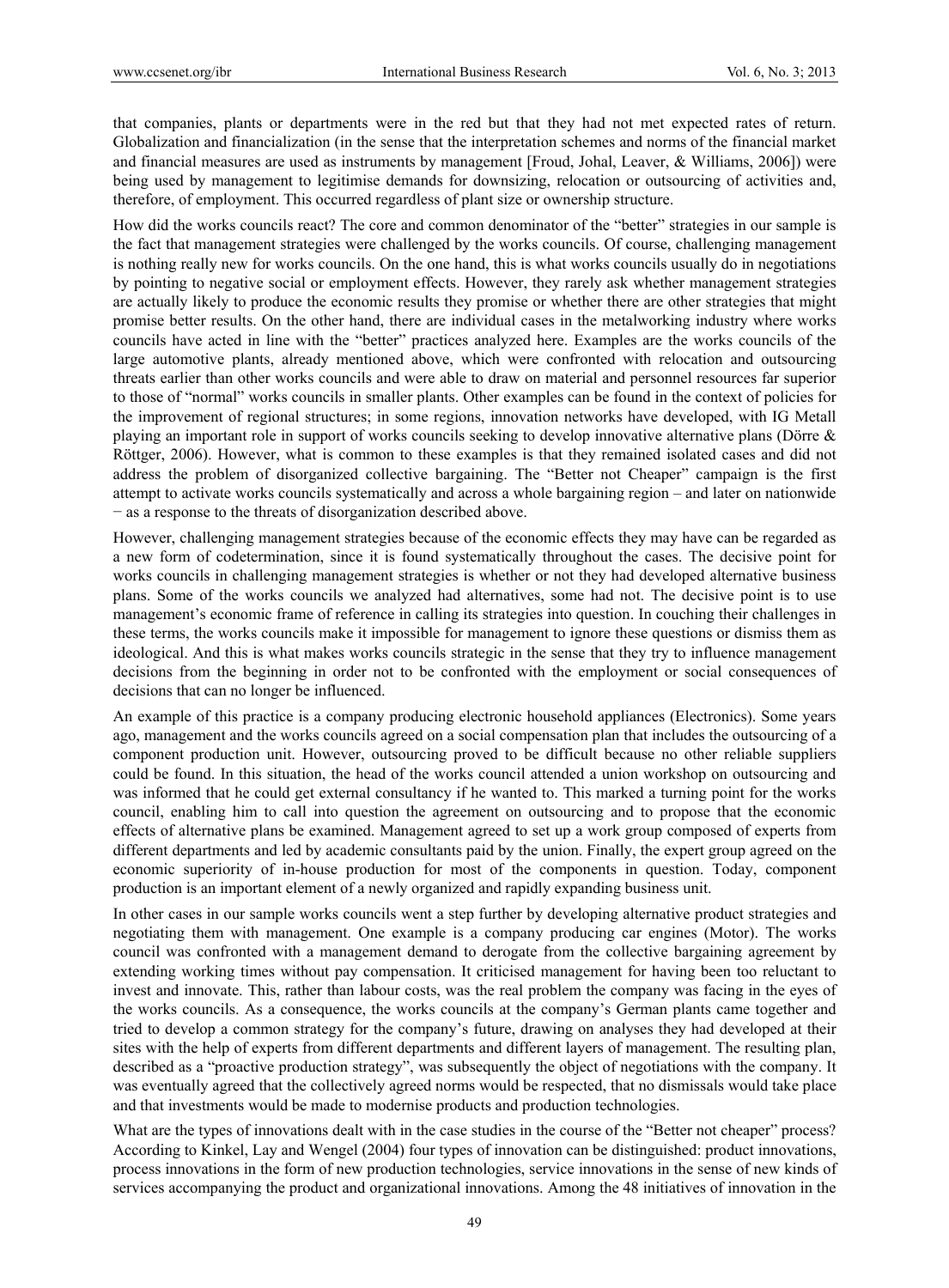case studies organizational innovations are dominating, ranging from new wage systems to de-centralization and process orientation of the organization, teamwork, continuous improvement and productivity programs up to extended co-management rights for the works councils (which can also be regarded as an organizational improvement because they give the works councils the legitimacy to codetermine issues of organizational change).



Figure 2. Number and types of innovation in the case studies

However it has to be said that the measures often have not defined coherent and encompassing business plans. In many cases, developing a "better" alternative to management strategies focused on improvements in work organization, either by enhancing the efficiency of a given organization or by implementing new forms of work organization based on teamwork. Strategies related to new products or business fields were rather rare. And in none of the cases works councils called into question the premises of management strategies regarding the financial targets of the companies which in many of the cases have been defined with implicit or explicit reference to the expectations of the financial markets. Challenging management strategies did not mean challenging financialization of companies.

# **8. Competences for Strategic Codetermination and Patterns of Negotiation**

Challenging management strategies and, particularly, developing alternatives required the works councils to acquire or develop economic expertise. "You have to know how to interpret the data given by management if you want to counter their demand not to pay the Christmas bonus", one of the works councillors said. To adopt management's frame of reference means to be able to reconstruct and assess management's motives and strategies. "You have to understand the reasons why they do this and that. And this is the precondition for you to think about alternatives", another works councillor said. For developing alternatives, two more kinds of competence are of importance. The first is knowledge of the organization. Works councils have to know how the organization works if they want to confront management with alternative strategies for organizing work or the plant as a whole. Works councils normally have few problems in doing this because they usually know much better how the organization works than the managers, who change jobs frequently and in many cases leave a plant again before they can get an impression of how things are done. The second kind is strategic competency in market and business developments, of the sort required by the works councils of the automotive company that tried to develop strategies for products and markets the company should focus on.

How can the works councils acquire the competences they need? In our case studies the works councils developed three strategies. The first was to activate the competences they already had for solving a particular problem. This was what the works councils of Plough and Motor did. The second strategy was to attend seminars on special problems in order to acquire knowledge that could be activated in the works councils. This was the approach taken by Electronics' works council. The third strategy was to engage a union-oriented consultant. This was the dominant solution in our sample. Eleven of the 16 works councils we analyzed made use of the expertise of consultants, in most cases in combination with one of the other two strategies. However, the consultants were important in two respects: first, to interpret the data and figures presented by management and second, to develop alternative strategies together with the works councils and to show that in-house production could be as economically effective as outsourcing or off-shoring. At Trucks, for example, a consultant was present in the plant for ten full days, analyzing each department separately and holding workshops and discussions with employees. On the basis of the information thus gathered, he developed a new organizational scheme for the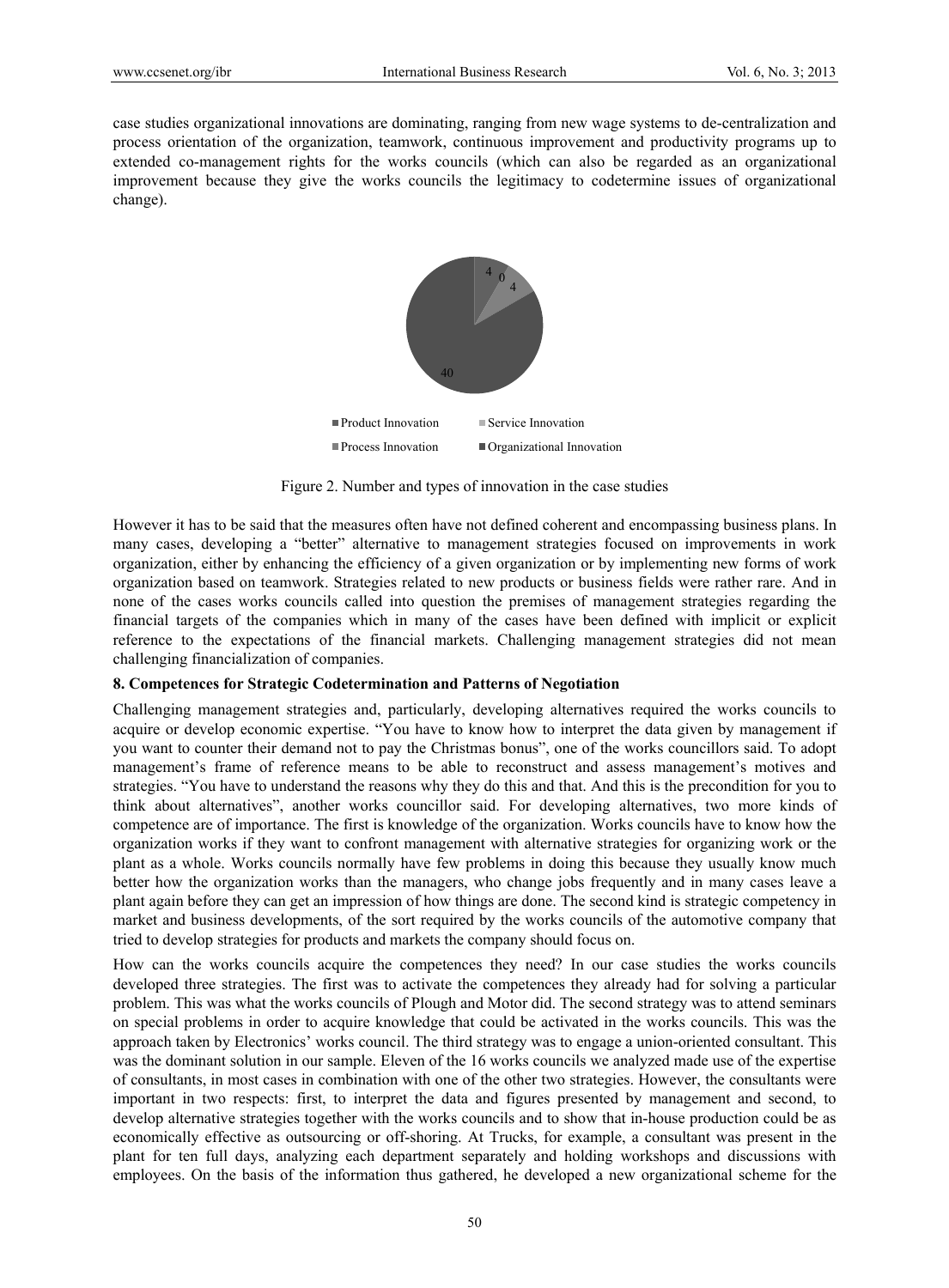plant, building on integrated platforms of specialists rather than separate departments.

Consultancy was important for the works councils in another respect, namely in improving their power position vis-à-vis management. "The consultants helped us to be on a par with management" was a statement many works councillors made. Consultants were important in this respect for two reasons, first because of the high quality of alternatives the works councils were able to develop with the support of the consultancies, and second because of the high reputation the consultants have in the eyes of the management. In general it can be stated that strategic codetermination enhanced works councils' reputation with management. There is no case to be found in our sample where a works council was weaker at the end of the process than it had been at the beginning. This has a lot to do with the more active role the works councils are playing in labour relations because of strategic codetermination. To challenge management in its frame of reference also means to discover a new policy arena that used to be a management prerogative.

This new level of activity on the part of works councils is best described using the terminology of boxing and dancing presented by Huzzard (2004). Boxing and dancing can be interpreted as two different forms of strategic codetermination. Works councils that adopt a 'dancing' strategy are seeking to develop common projects with management based on trust relationships, while those that adopt a 'boxing' strategy are engaged with management in a fight for alternative strategies. In both strategies, works councils are actively seeking to shape management strategies, and in both cases a new consensus with management has to be achieved in order to be able to influence management strategies successfully. In our sample of cases, predominantly dancing strategies are more common than predominantly boxing strategies. In 10 of the 16 cases, works councils were 'dancing' with management. In two of these cases, Miner and Shiner, management was taking the lead on the dance floor. In these cases, the works councils agreed with management's goals and was simply trying to improve management strategies with respect to employees' working conditions. In the other cases, management and works councils jointly defined the direction the dancing was to take. In a plant producing foam sealing for cars (Sealer), dancing was a local phenomena. Here, management and works councils were forming a local coalition with the aim of saving the plant and to safeguarding jobs. The works council proposed innovations and tried to convince management of the value of the "Better not Cheaper" approach. It was the works councils who were the dominant partner on the dance floor, so to speak. In other cases, like the producer of gear components (Gear), the dancing stagnated. In this situation, management was kept on the dance floor by works council threats to swap the dance floor for the boxing ring. As the Gear works councillor said: "you have to show at least temporarily that you are willing to fight and that the employees are standing behind you, this is a precondition for talking together in a rational way." At a plant producing energy systems (Energy) the works council would have liked to dance, but could not find any willing partners on the management side. Several invitations to the dance were sent to management but no replies were received, mainly because of high management turnover. So counter-analysis and the development of alternative strategies were used by the works council to improve its position in the ring while negotiating agreements. One works councillor said: "I think it is important for countervailing power to go into business details, to defend what you have, yes, but also to do more than this."

The choice of strategies by the works councils depends mainly on the state of labor relations when the "Better not Cheaper" approach is first adopted. If management and works councils had previously reached agreement on their common interests and enshrined them in a social partnership, works councils tended to choose the dancing option. Conversely, if no feeling of commonalities and trust relationships existed previously, they usually opted for the boxing strategy. In two cases (Electronics and Tucks), dancing options were chosen by the works councils, despite being unable to build on relations of trust and social partnership; in these cases, the dancing was a mere interlude, without any lasting impact. Thus labour relations in the firms in our sample did not undergo any permanent changes. However, what did happen in most cases was that the existing systems of labour relations were activated in the "better"-process because the works councils started to play a more active – or rather strategic – role and management had to react to this.

## **9. Representation and Participation**

Changes induced by the "Better not Cheaper" campaign were not limited to works councils' codetermination strategies and labour relations but can also be observed in the relationship between works councils and employees. Rank-and-file participation is what has to be analysed here. As mentioned above, works councils have traditionally been intermediate actors, developing strategies and negotiating with management in a representative way, defining strategies for employees and not with them and negotiating with management behind closed doors as representatives of a common employee interest. This was also the usual way of dealing with participatory forms of work organization, such as semi-autonomous teamwork, in the 1980s and early 1990s, when companies were experimenting with new production systems (Schumann, Baethge-Kinsky,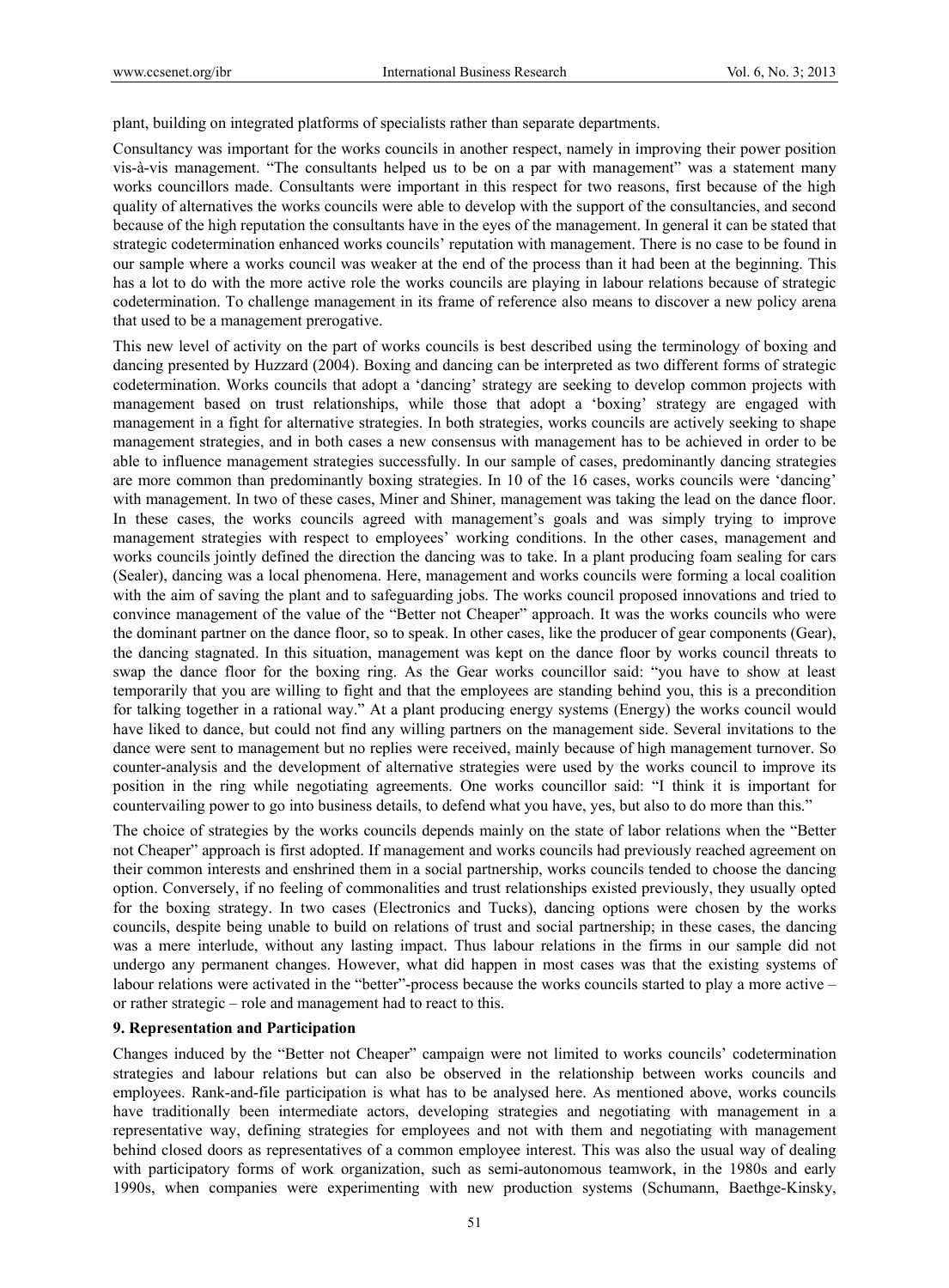Kuhlmann, Kurz, & Neumann, 1994) and works councils became co-managers. Works councils launched pilot projects with management without making much effort to take account of employees' interests or experience.

This style of interest management by works councils reaches its limits in processes linked to the 'Better not Cheaper' campaign. The main reason is that works councils and consultants became aware that the participation of employees, as experts in work and organization, was indispensable for challenging management strategies and developing alternative strategies. This is why in many of our cases works councils and consultants – and mostly the consultants had the more active part in doing this – developed new forms of professional employee participation. Employees as experts participated in two ways, by taking part either in surveys of larger groups of employees focusing on several problems or in smaller groups of employees, selected for their expertise, that were set up to provide a detailed solution to a particular problem. Selective participation was usually organized as a series of workshops, as at the producer of foam sealing (Sealer). Here the members of the works council, the consultant, construction engineers, a technician, an account manager and a worker tried to uncover potential for rationalization in a certain production area that was designated for outsourcing by management. The workshop was rather successful. Within a few hours the group was able to devise a plan for increasing productivity in a way not believed by management in advance. In the end, the area was not outsourced as management had planned. The consultant said that "we, the consultants, cannot perform magic – but the employees can. The employees know a lot of things, in most cases they do not really know what they know and what they are able to do. This was a very good case for showing what potential the works councils are able to develop together with the employees."

Moreover, works councils and consultants who have developed new modes of rank-and-file participation felt they enjoyed a considerable level of legitimacy among employees. This finding is confirmed by a contrasting case in our sample, where the works council remained a representative actor in the intermediary sense. Thus, at Plough a new continuous shift system was agreed between management and works council that had been developed without employee participation and was not liked by the employees. In the end, a lack of participation led to criticism and a loss of legitimacy for the works council.

# **10. "Better Not Cheaper" and Union Revitalization**

Works councils are strengthened in the course of the "Better not Cheaper" campaign by developing proactive forms of codetermination, challenging management on its own terms and mobilising support from consultants and, especially, employees via rank-and-file participation. But what about the union? Has the revitalization of works councils also paved the way for a process of union renewal at the IG Metall? And how are both developments linked?

There is no simple answer to this question. First of all, it is important to distinguish between two dimensions of the "Better not Cheaper" campaign that correspond to two different forms of employee participation. One dimension of the campaign, the "fight against cheaper", is the dimension that is dominant in disputes concerning derogations. As explained above, participation by union members in negotiations on derogations has become the norm in IG Metall today. Members can vote at meetings on whether negotiations should take place or if an agreement should be accepted or not; they can also vote on the composition of collective bargaining committees (and can also sit on such committees). The second dimension of the "Better not Cheaper" campaign is what might be called the "fight for better". This fight usually goes hand in hand with employee participation in challenging management and developing alternative strategies. Here employees are participating as experts in work and organization. Of course the two forms of participation often go hand in hand. Thus, in the case of a producer of energy systems (Energy), the works council was able to prevent the outsourcing of a department by presenting a counter-strategy, in which it was able to demonstrate the strategic relevance of the department for the plant; and the counter-strategy was developed by experts from different departments, a consultant and the works council itself. Based on the counter strategy the works council was also able to mobilise the predominantly white-collar employees for a labour dispute and to make the union more attractive to employees.

However, it makes sense to distinguish between the two forms of participation analytically, because in other cases the relation between them is less direct and because both forms of participation have rather different effects on union renewal. What can be said for certain is that rank-and-file participation is the crucial factor for union renewal in the "Better not Cheaper" campaign. However, the effects differ depending on the form of participation. Participation based on the 'fight against cheaper' has proved to be much more effective for the union, at least in the short run. In most of the cases where the union was able to increase its membership base, new members joined the union in the course of negotiations on derogations (Haipeter, 2011b).

An impressive example of membership recruitment in the course of a 'fight against cheaper' is the case of an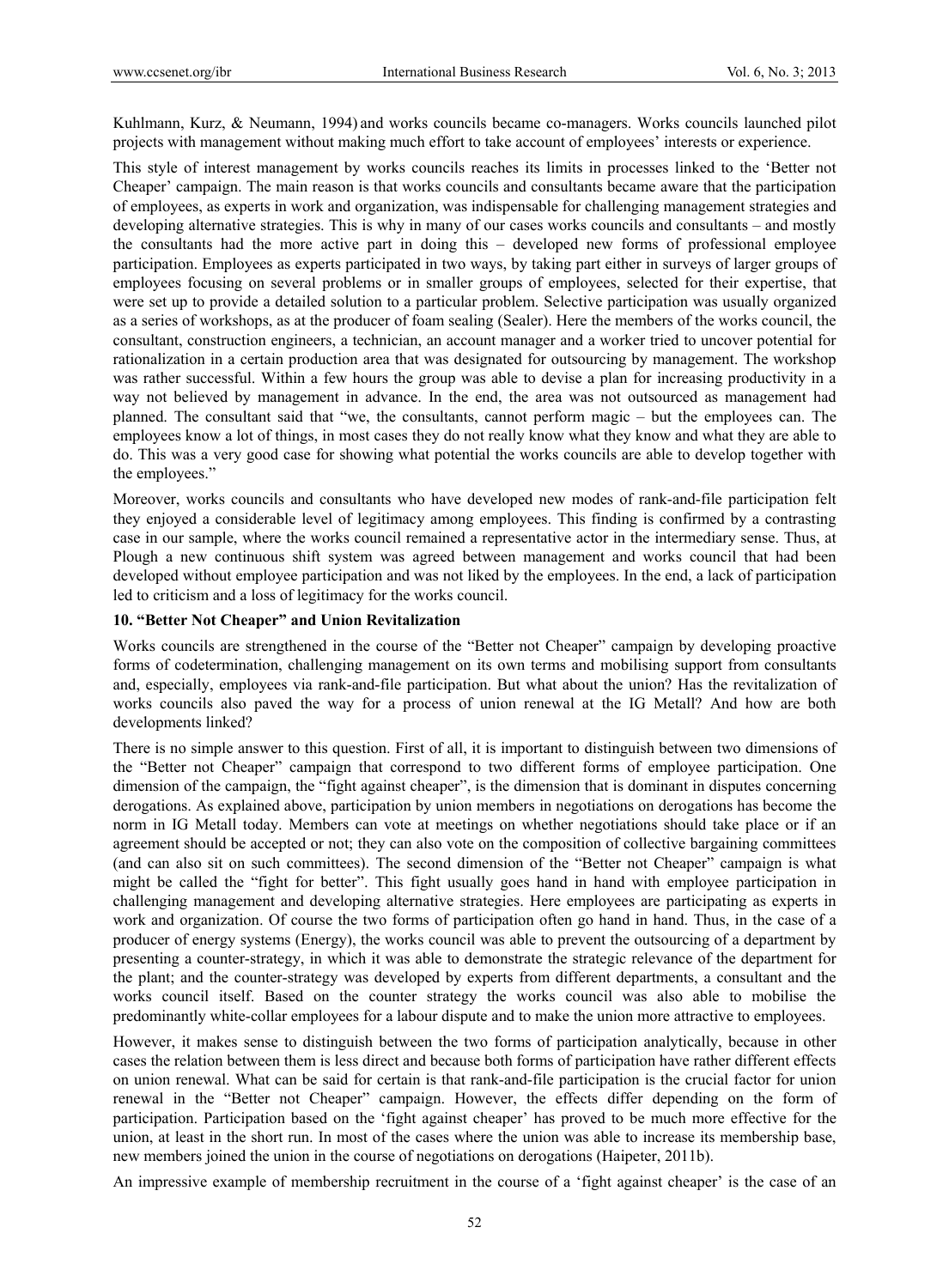automotive component supplier (Supplier). Management wanted to negotiate derogations from the collective agreement for the administration centre, which is organized as an affiliated company. At the first employee meeting on the matter, the responsible union official told the employees that he would not negotiate an agreement for a company with a union density of 5%; only 50 of the approximately 1,000 employees were union members at that time. Both this announcement and the prospect of taking part in the negotiations on the derogation encouraged 200 employees to become union members. Union density increased to about 25% in the course of the dispute.

The 'fight for better' does not offer similar membership gains. Here a strengthening of the union as a result of rank-and-file participation takes place – if at all – much more indirectly and over the long term. A precondition for positive organizing effects is that the works councils stress the role of the union in the development of "better" strategies. Thus, "better not cheaper" has to be combined with a membership campaign. In the case of the producer of household appliances (Electronics) where participation took the form of a workshop for employee experts whose objective was to reassess the outsourcing decision made in the social plan, the works council did not draw an explicit line between these activities and the union (although in this case the consultancy by academic experts was financed by the union), and in the end no effects on the organizational power of the union could be observed. On the contrary, in the case of the producer of energy systems (Energy), the works council underlined the role of IG Metall and tried to mobilise the workers for labour disputes by saying that this was an industrial action organized by IG Metall. In the course of the mobilization some of the non-organized employees joined the union − although the union density was already fairly high, with more than 80% of the blue-collar and more than 40% of the white-collar employees unionised.

To sum up, the 'fight for better' did not produce significant density effects. However, this does not mean that the 'fight for better' cannot contribute to the renewal of union power in the plants. Two points are important in this respect. The first point is that rank-and-file participation by workers as experts has to be be combined with a membership campaign, with campaign leaders making it clear that the development of "better" strategies is based on the union's support and the initiative and that the implementation of alternative strategies depends on the union's organizational power in the plant. If the union is weak, management has little incentive to negotiate with the works council, because its strength is also based to a large extent on union power.

The second point is that participation in "better" strategies can pave the way for new membership groups, especially white-collar employees. The precondition is that the works councils make the offer to participate as experts in the 'fight for better' not only to their traditional constituency of skilled blue-collar workers but also to white-collar workers, who have been so difficult to organize for the union up to now. Energy (which is a white-collar plant mainly) and Trucks are the two examples in our sample where works councils tried to do this, and in both cases union density among the white-collar workers was increased. 'Fighting for better' gives white-collar employees a chance to bring their expert knowledge, whether it be technical or commercial, to bear on the development of alternative strategies for workers in their struggle with management. In this way, collectivist attitudes and awareness of common interests with other workers can be strengthened in a group of employees that has usually be regarded as being interested more in the success of the company and in individual careers than in the support of unions or works councils (and rather the latter than the former, already in Kudera, Ruff, & Schmidt, 1983; Weber-Menges, 2004). In this respect, union membership could be a final step in a process of reorientation that starts with being asked to provide expertise by a works council fighting for "better" strategies but without it being necessary to deny being a union member.

## **11. Concluding Remarks**

Looking at the "Better not Cheaper" campaign and its significance for the development of codetermination, union revitalization and business strategies, six concluding remarks can be made. First, the campaign was rather effective in diffusing a practice of strategic codetermination among works councils that had existed previously only in some large automotive plants. The campaign succeeded in attracting works councils from the "normal world" of codetermination in plant sizes of between 200 and 2000 employees. It was precisely in these plants that works councils were increasingly being pressed by management to make concessions and increasingly being made aware that globalization and financialization had increased management's room for manoeuvre at their expense by downsizing, relocation or outsourcing of employment. The diffusion of the campaign was facilitated by the fact that the campaign slogan was memorable and left room for interpretation so that it could be used in various ways against the employers' offensive.

Second, works councils developed a new style of codetermination based on challenging management decisions in economic terms. By developing strategic codetermination, works councils are entering management's frame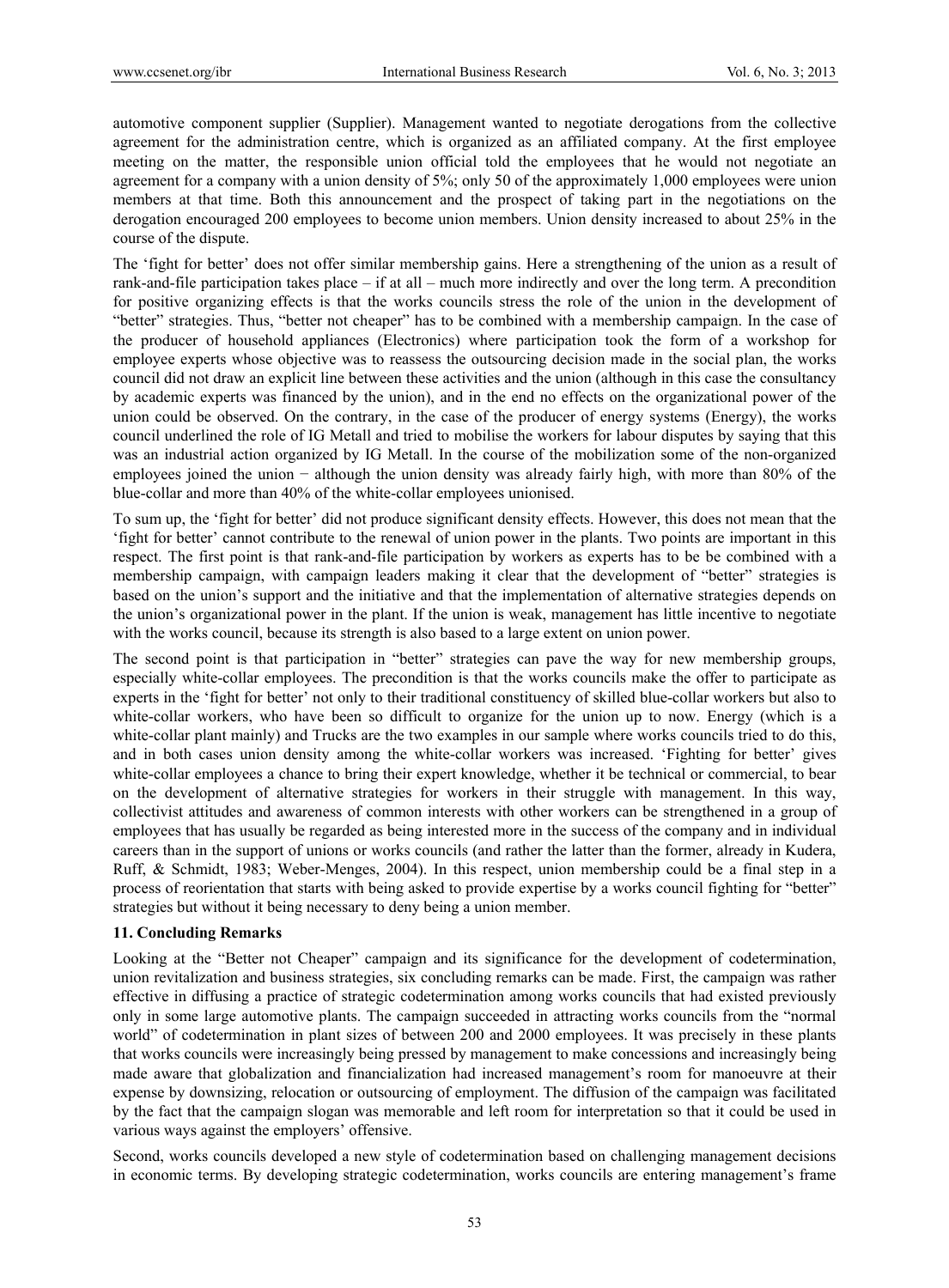of reference and discovering a new arena of conflict. This form of codetermination can be labelled "strategic" because it is focused on management strategies and the development of strategic alternatives. On the one hand, it builds on more traditional forms of codetermination in its political focus on the safeguarding of jobs and preservation of the labour standards set out in collective agreements. On the other hand, it is new in the sense that it represents for the first time a systematic attempt by works councils to move away from coping with the social effects of management decisions, such as relocation and outsourcing, in favour of influencing management decisions and developing alternatives that, in economic and business terms, are as good as or superior to management's proposals. However, neither the 'boxing' nor the 'dancing' approach to challenging management calls social partnership into question. Rather, it represents an activation of social partnership in the sense that the social partners are becoming more active and that management strategy is becoming a new arena for interaction and negotiation – or politics − based on social partnership.

Third, strategic codetermination requires works councils to acquire or develop economic, organizational and strategic competences, which they have demonstrated they are able to do. They have reorganized their committees, coordinated and taken part in further training measures on topics such as globalization or innovation strategies and, perhaps most importantly of all, organized support from external consultants who have helped them to assess management plans and proposals and to develop alternatives. The activation of competences is another important element of strategic codetermination, because the works councils have started to deal with their resources in a strategic manner.

The activation of competences, and this is the fourth point to stress, depends largely on the union and the service structure the union put in place in the course of the campaign. Works councils obtained valuable inputs from the seminars the union organized during the campaign on issues such as globalisation, new production systems or innovation strategies. Furthermore, the union organized a network of union-oriented consultants on whom the works councils could call, availing themselves of financial support from the union if needed (in some cases the employers were liable under the terms of the WCA to pay for the consultants). The lessons learnt in the course of the campaign can be regarded as further proof of Behrens' hypothesis that, in the German institutional context, the service model is vitally important for the unions and their revitalization. However, the campaign not only built on traditional forms of union support but also created new ones, such as seminars on topics chosen by the works councils themselves, the establishment of networks of consultants, etc.

Fifth, strategic codetermination goes hand in hand with a new relationship between works councils and employees. In the context of the "Better not Cheaper" campaign, works councils started to call on employees' expertise in order to develop alternative to management strategies. A close relationship with the workforce is the works councils' main advantage in the competition of business strategies. By exploiting that relationship, the works councils were able to improve their power position in labour relations. Failure to make use of this advantage could well endanger their position, since they would be running the risk of promoting innovations that do not reflect the interests of the workforce. Expert participation signals a fundamental change in dealing with employees' interests by works councils and unions. Unlike the traditional form of intermediate collective action, strategies are no longer defined from above, and negotiations no longer take place behind closed doors (Weitbrecht, 1969). Rank-and-file participation has enabled the works councils to develop alternatives to management strategies and to strengthen their legitimacy and their organizational power.

Sixth, the activation of works councils can be regarded as an important element of union revitalization because the more active and effective works councils are, the more attractive they are to employees and the stronger they are in disputes with management about relocation or outsourcing. However, regarding union revitalization in the sense of membership recruitment the campaign has been proven to be much less successful. Thus the positive expectations formulated in the literature are not fully borne out by the empirical evidence. The campaign is contributing to union revitalization by strengthening the works councils, not by attracting members, and it makes sense to distinguish at least between these two indicators of revitalization. So the union should convince the works councils to put more emphasis on membership campaigns and to combine them with the fight for new business concepts. However, by treating employees as experts in work and organization, new linkages can be established between the union and groups of workers, such as white-collar employees, who have not traditionally been very union-oriented.

Finally, in many cases the "better" alternatives and solutions have been a good deal away from coherent business plans. They were focusing on improvements in work organization, either by enhancing the efficiency of a given organization or by implementing new forms of work organization based on teamwork. And in this respect the new solutions and measures have proven to be economically superior, mainly because rank-and-file participation was organized more effectively than management would have been able to do it. However, strategies related to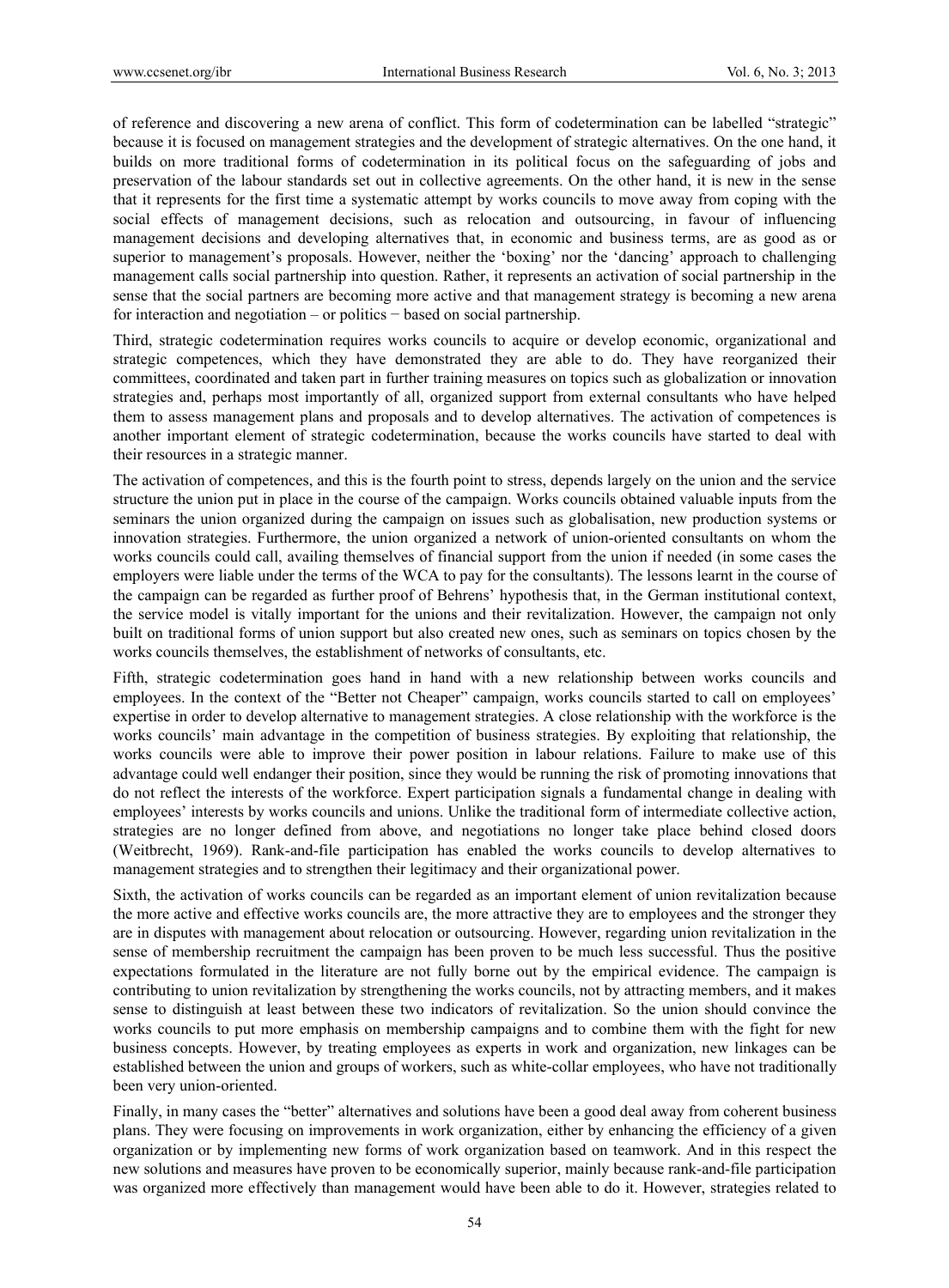new products or business fields were rather rare. And in none of the cases analyzed here works councils called into question the premises of business strategies regarding the financial orientations of management. It seems to be an open question whether such a piecemeal approach will be enough to put into practice the idea of innovative quality production based on qualification and participation of employees which is forming the intellectual core of the "Better not cheaper" campaign. There are good reasons to argue that it will be difficult to activate and to innovate the production model of coordinated capitalism under the conditions of financialized capitalism, and that long term "better" strategies also would require long term financial orientations of management. However, the fact that this aspect of "better" strategies has not taken up yet by the works councils does not mean that it will not be taken up in the future. The experiences made in the campaign suggest that it will depend largely on the union's strategy whether this will happen or not.

#### **References**

- Baccaro, L., Hamann, K., & Turner, L. (2003). The Politics of Labor Movement Revitalization: The Need for a Revitalized Perspective. *European Journal of Industrial Relations, 9*(1), 119-113. http://dx.doi.org/10.1177/0959680103009001455
- Behrens, M. (2009). Still Married after all these years? Union Organizing and the Role of Works Councils in German Industrial Relations. *Industrial and Labor Relations Review, 62*(3), 275-293.
- Bergmann, J. (2001). Betriebsräte im Shareholder-Kapitalismus: ratlos. Einige Befunde aus einer Befragung von Betriebsräten und Vertrauensleuten. In J. Abel, & H. Sperling (Eds.), *Umbrüche und Kontinuitäten. Perspektiven nationaler und internationaler Arbeitsbeziehungen* (pp. 101-112). München/Mering: Hampp.
- Bosch, G., Haipeter, T., Latniak, E., & Lehndorff, S. (2007). Demontage oder Revitalisierung? Das deutsche Beschäftigungsmodell im Umbruch. *Kölner Zeitschrift für Soziologie und Sozialpsychologie*, *59*(4), 318-339. http://dx.doi.org/10.1007/s11577-007-0031-0
- Bronfenbrenner, K., Friedman, S., Hurd, R. W., Oswald, R. A., & Seeber, R. L. (Eds.). (1998). *Organizing to Win. New Research on Union Strategies.* Ithaca, New York: Cornell University Press.
- Doellgast, V., & Greer, I. (2007). Vertical Desintegration and the Disorganization of German Industrial Relations. *British Journal of Industrial Relation, 45*(1), 55-76. http://dx.doi.org/10.1111/j.1467-8543.2007.00602.x
- Dörre, K., & Brinkmann, U. (2005). Finanzmarktkapitalismus Triebkraft eines flexiblen Produktionsmodells? In P. Windolf (Ed.), *Finanzmarktkapitalismus. Analysen zum Wandel von Produktionsregimen* (pp. 85-116). Wiesbaden: Westddeutscher Verlag.
- Dörre, K., & Röttger, B. (2006). *Im Schatten der Globalisierung. Strukturpolitik, Netzwerke und Gewerkschaften in altindustriellen Regionen*. Wiesbaden: VS Verlag für Sozialwissenschaften. http://dx.doi.org/10.1007/978-3-531-90360-6
- Frege, C., & Kelly, J. (2004). Union Strategies in a Comparative Context. In C. Frege, & J. Kelly (Eds.), *Varieties of Unionism: Strategies for Union Revitalization in a Gloabilizing Economy* (pp. 31-44). Oxford: University Press.
- Froud, J., Johal, S., Leaver, A., & Williams, K. (2006). *Financialization and Strategy. Narrative and Numbers*. London: Routledge.
- Haipeter, T. (2006). Recent developments in co-determination at Volkswagen: challenges and changes. *Journal of Industrial Relations, 48*(4), 541-546. http://dx.doi.org/10.1177/0022185606066144
- Haipeter, T. (2009). *Tarifabweichungen und Flächentarifverträge: Eine Analyse der Regulierungspraxis in der Metall- und Elektroindustrie*. Wiesbaden: VS Verlag für Sozialwissenschaften.
- Haipeter, T. (2011a). 'Unbound' Employers' Associations and Derogations Erosion and Renewal of Collective Bargaining in the German Metalworking Industry. *Industrial Relations Journal*, *42*(2), 174-194. http://dx.doi.org/10.1111/j.1468-2338.2011.00615.x
- Haipeter, T. (2011b). Works Councils as Actors in Collective Bargaining. Derogations and the Development of Codetermination in the German Chemical and Metalworking Industries. *Economic and Industrial Democracy, 32*(4), 679-695. http://dx.doi.org/10.1177/0143831X10393039
- Hall, P. A., & Soskice, D. (2001). Introduction. In Hall, P. A., & Soskice, D. (Eds.), *Varieties of capitalism: the institutional foundations of comparative advantage* (pp. 1-71). Oxford: University Press.
- Hassel, A. (1998). The Erosion of the German System of Industrial Relations. *British Journal of Industrial*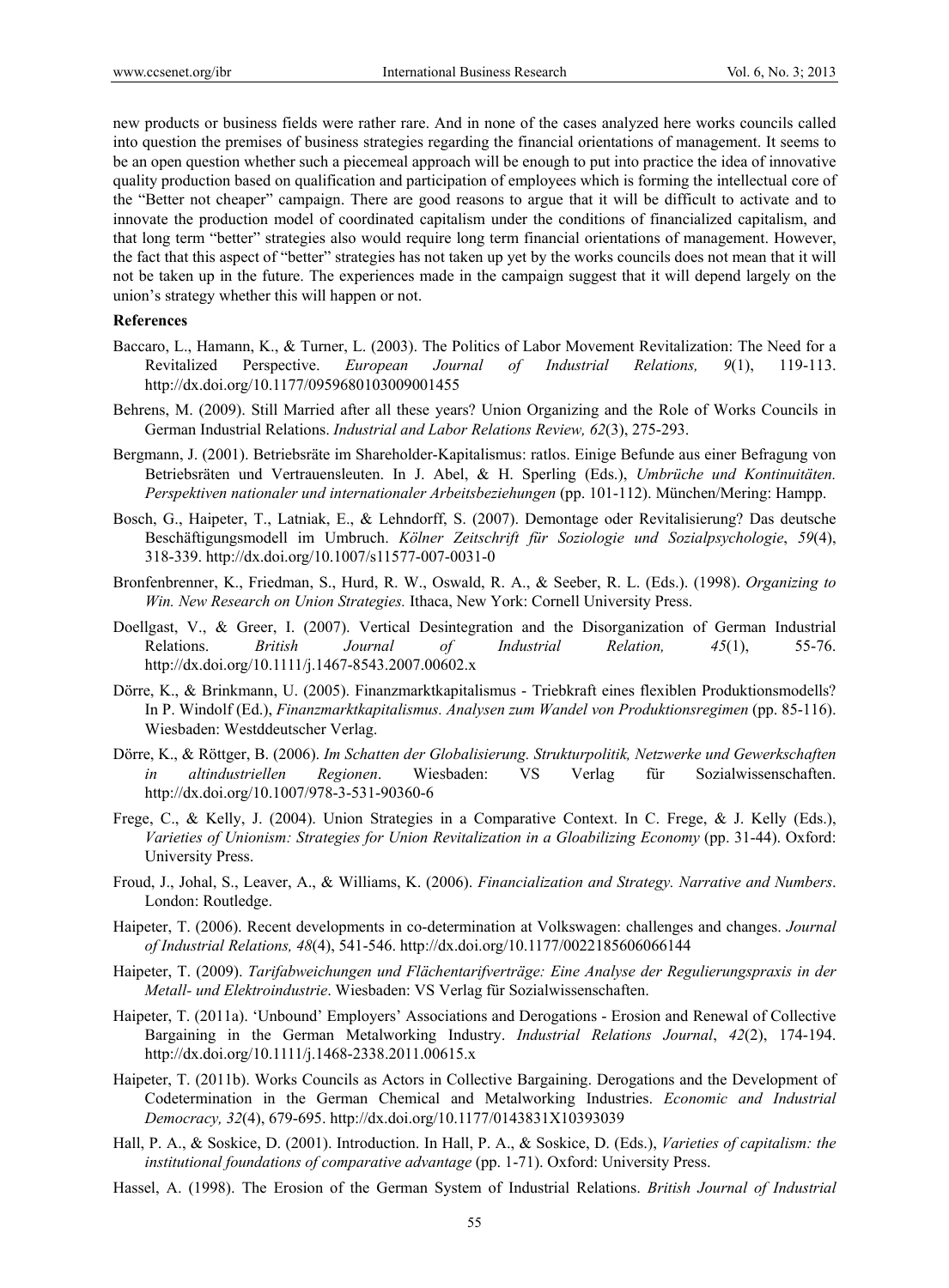*Relations*, *37*(3), 483-505. http://dx.doi.org/10.1111/1467-8543.00138

- Hickey, R., Kuruvilla, S., & Lakhani, T. (2010). No Panacea for Success: Activism, Organizing and Union Renewal. *British Journal of Industrial Relations, 48*(1), 53-83. http://dx.doi.org/10.1111/j.1467-8543.2009.00743.x
- Huzzard, T. (2004). Boxing and Dancing Trade Union Strategic Choices. In T. Huzzard, D. Gregory, & R. Scott (Eds.), *Strategic Unionism and Partnership. Boxing or Dancing*? (pp. 20-44). Houndmills, Basingstoke: Palgrave.
- Kädtler, J. (2009). *Tarifautonomie und Sozialpartnerschaft Ein Kommentar*. Beitrag zum Symposium "60 Jahre Tarifvertragsgesetz – Zukunft der Tarifautonomie", 23./24.04.2009 in Berlin.
- Kinkel, S., Lay, G., & Wengel, J. (2004). Innovation: Mehr als Forschung und Entwicklung. Wachstumschancen auf anderen Innovationspfaden. Fraunhofer Institut Systemtechnik und Innovationsforschung: *Mitteilungen aus der Produktionsinnovationserhebung*, 33.
- Kotthoff, H. (1994). *Betriebsräte und Bürgerstatus. Wandel und Kontinuität der Mitbestimmung*. München/Mering: Hampp.
- Kotthoff, H. (1995). Betriebsräte und betriebliche Reorganisation. Zur Modernisierung eines 'alten Hasen'. *Arbeit, 4*(4), 425-447.
- Kotthoff, H. (1998). Mitbestimmung in Zeiten interessenpolitischer Rückschritte. Betriebsräte zwischen Beteiligungsofferten und "gnadenlosem Kostensenkungsdiktat". *Industrielle Beziehungen, 5*(1), 76-100.
- Kudera, W., Ruff, K., & Schmidt, R. (1983). Blue Collar White Collar: Grey Collar? Zum sozialen Habitus von Arbeitern und Angestellten in der Industrie. *Soziale Welt*, *34*(2), 201-227.
- Lehndorff, S., & Haipeter, T. (2011). Negotiating Employment Security: Innovations and Derogations. In S. Hayter (Ed.), *The Role of Collective Bargaining in the Global Economy: Negotiating for Social Justice* (pp. 20-46). Cheltenham: Elgar.
- Müller-Jentsch, W. (1985). Trade Unions as Intermediary Organizations. *Economic and Industrial Democracy, 6*(1), 3-33. http://dx.doi.org/10.1177/0143831X8561002
- Müller-Jentsch, W. (1995). Germany, 'From Collective Voice to Co-Management'. In J. Roger, & W. Streeck (Eds.), *Works Councils. Consultation, Representation and Cooperation in Industrial Relations* (pp. 53-78). Chicago/London: The University of Chicago Press.
- Müller-Jentsch, W. (2010). Vom Klassenkampf zum Korporatismus. Gewerkschaften im rheinischen Korporatismus a.D. *Blätter für deutsche und internationale Politik, 7*, 61-70.
- Rehder, B. (2003). *Betriebliche Bündnisse für Arbeit in Deutschland. Mitbestimmung und Flächentarif im Wandel*. Frankfurt/New York: Campus Verlag.
- Rehder, B. (2006). Legitimitätsdefizite des Co-Managements. Betriebliche Bündnisse für Arbeit als Konfliktfeld zwischen Arbeitnehmern und betrieblicher Interessenvertretung. *Zeitschrift für Soziologie, 35*(3), 227-242.
- Schmidt, R., & Trinczek, R. (1999). Der Betriebsrat als Akteur der industriellen Beziehungen. In W. Müller-Jentsch (Ed.), *Konfliktpartnerschaft. Akteure und Institutionen der industriellen Beziehungen* (pp. 103-129). München/Mering: Hampp.
- Schumann, M., Baethge-Kinsky, V., Kuhlmann, M., Kurz, C., & Neumann, U. (1994). *Trendreport Rationalisierung. Automobilindustrie, Werkzeugmaschinenbau, Chemische Industrie*. Berlin: Edition Sigma.
- Streeck, W. (1979). Gewerkschaftsorganisation und industrielle Beziehungen. *Politische Vierteljahresschrift*, *20*(3), 241-257.
- Streeck, W., & Schmitter, P. C. (1984). Community, Market, State and Associations? The Prospective Contribution of Interest Government on Social Order. In W. Streeck & P.C. Schmitter (Eds.), *Private Interest Government. Beyond Market and State* (pp. 1-29). London, Beverly Hills, New Delhi: Sage.
- Thelen, K. (2009). Institutional Change in Advanced Political Economies. *British Journal of Industrial Relations*, *47*(3), 471-498. http://dx.doi.org/10.1111/j.1467-8543.2009.00746.x
- Traxler, F. (1995). Farewell to Labour Market Associations? Organized versus Disorganized Decentralization as a Map for Industrial Relations. In F. Traxler, & C. Crouch (Eds.), *Organized Industrial Relations in Europe: What Future?* (pp. 3-21). Aldershot: Ashgate.